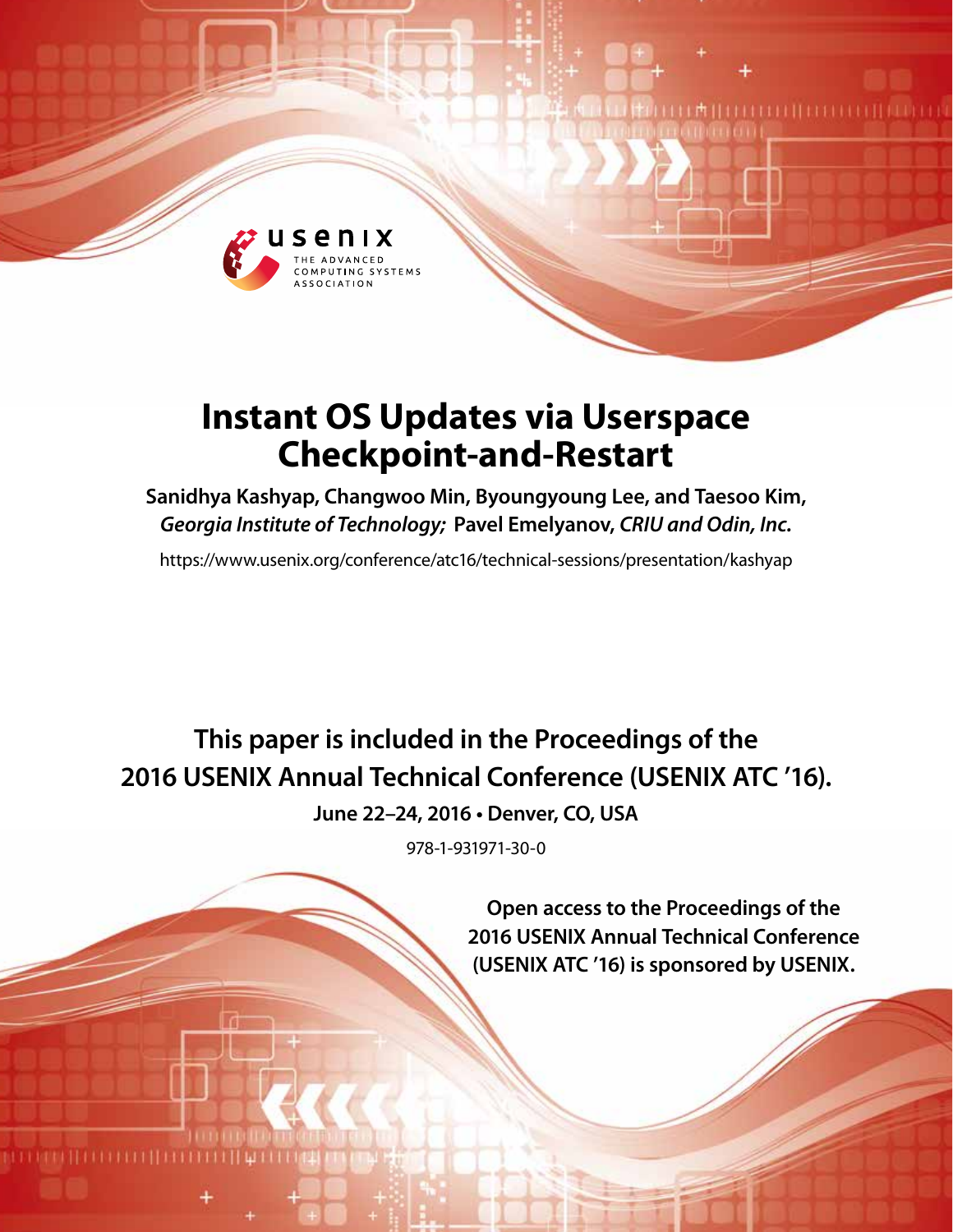## Instant OS Updates via Userspace Checkpoint-and-Restart

Sanidhya Kashyap Changwoo Min Byoungyoung Lee Taesoo Kim Pavel Emelyanov† *Georgia Institute of Technology* †*CRIU & Odin, Inc.*

1

#### Abstract

In recent years, operating systems have become increasingly complex and thus more prone to security and performance issues. Accordingly, system updates to address these issues have become more frequently available and increasingly important. To complete such updates, users must reboot their systems, resulting in unavoidable downtime and further loss of the states of running applications.

We present KUP, a practical OS update mechanism that employs a userspace checkpoint-and-restart mechanism, which uses an optimized data structure for checkpointing on disk as well as a memory persistence mechanism across the update, coupled with a fast in-place kernel switch. This allows for instant kernel updates spanning across major kernel versions without any kernel modifications.

Our evaluation shows that KUP can support any type of real kernel patches (e.g., security, minor or even major releases) with large-scale applications that include memcached, mysql, or in the middle of the Linux kernel compilation, unlike well-known dynamic hot-patching techniques (e.g., ksplice). Not only that, KUP can update a running Linux kernel in 3 seconds (overall downtime) without losing 32 GB of memcached data from kernel version v3.17-rc7 to v4.1.

### 1 Introduction

Today, computer users routinely update their operating systems either to patch security vulnerabilities, fix bugs, or add a new set of features to the existing system. Unfortunately, to fully incorporate a new update, users have no choice but to restart their systems, which results in the loss of the running states of applications. This unavoidable disruption not only brings inconvenience to end users, but also causes an adverse financial impact on business.For example, updating a memcached [57] server at Facebook that caches around 120 GB data in 144 GB RAM [24] requires a prolonged warm-up phase of 90-100 minutes [30]. The more critical problem is when a system update fails. Such failure often leads to additional downtime or maintenance costs thereafter, resulting in an immediate loss of active customers [20, 21]. Still, even with the unavoidable disruption and risks involved in update failures, system updates are necessary to promptly mitigate the known security issues and resolve critical bugs that might hurt the correctness of operations [8, 25, 44, 68, 71].

To solve these problems, two large sets of techniques are used in practice: dynamic hot-patching and rolling updates. Dynamic hot-patching (or live update) [4, 67,



Figure 1: Limitation of dynamic kernel hot-patching using kpatch. Only two successful updates  $(3.13.0.32 \rightarrow 34$  and  $3.19.0.20 \rightarrow 21$ ) out of 23 Ubuntu kernel package releases. Xaxis represents before-version and after-version, and dotted bars represent failures in executing kpatch. Each failure case represents the following legends: build/diff errors—kpatch failed during a build and diff processes; # static local—a patch modifies a value of static local variables; # layout error—a patch changes a layout of a data structure.

73] directly applies patches to the running kernel. As a result, system updates can be performed without incurring application downtime. However, dynamic hot-patching is inherently limited to patches that do not semantically modify data structures. Therefore, it is commonly used to apply simple security patches that contain minor code changes. For instance, kpatch [67], a popular dynamic update tool developed by Red Hat, was able to support 2 out of 23 minor updates over a year of Ubuntu's kernel releases (see Figure 1).

Rolling updates [20, 60] are another viable technique for large-scale systems. In rolling updates, system administrators apply an update to a small group of machines; if there is no failure, they apply the same update to the rest of the machines in the data center. This helps administrators minimize the risk of update failures and system downtime. However, this process requires careful planning to minimize the disruption of running services due to the inevitable downtime of applications.

There are several research projects that attempt to solve the OS update problem either by proposing new OS construction [5, 7, 23, 65, 80], or by providing a transfer function for system updates [28]. In order to keep their internal states switchable, such OSes require radical design changes, thereby making these modifications impractical for the commodity OSes [19, 69].

To address these issues, we present KUP—a new update mechanism that allows for prompt kernel updates without modifying a commodity OS. KUP incorporates application checkpoint-and-restart (C/R) for saving and restoring the application states before and after the update,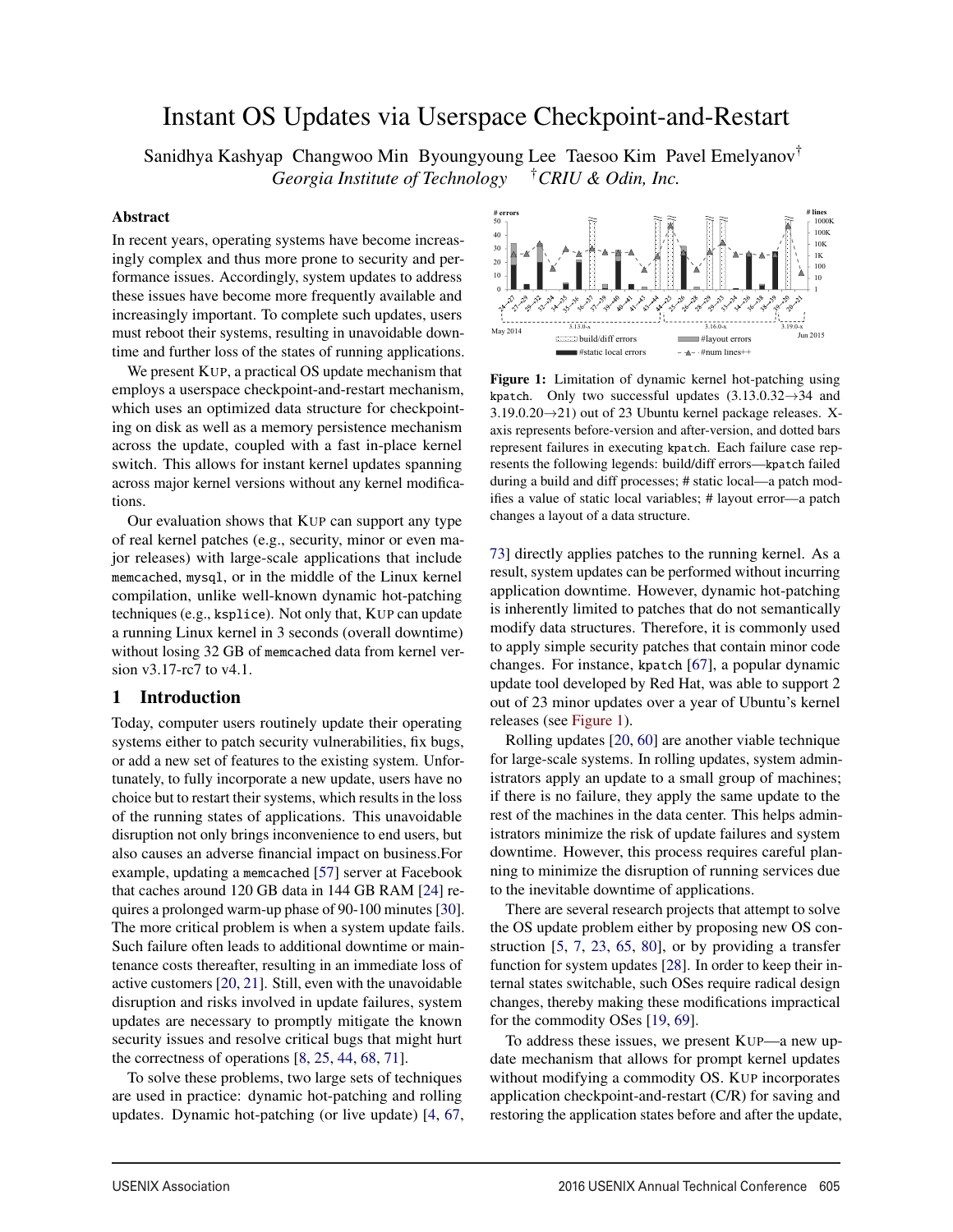and an in-place kernel switch to quickly boot into a new kernel. This allows KUP to minimize the downtime of running applications during the system update. Unlike dynamic hot-patching mechanisms, KUP can perform a full system update regardless of the complexity of updates, and thus can support a broader range of system updates, including security and bug fixes, the addition of new features, and even major kernel upgrades. To address update failures, KUP provides a safe fallback mechanism that provides a mechanism to restore the original system, checkpointed right before the update.

KUP works by leveraging the OS provided infrastructure such as procfs, ptrace system call [37] for obtaining information during the checkpoint of an application, and process forking (clone, fork) mechanism along with other system calls [15, 37] and netlink sockets to restore the application after update. To enable an efficient, userspace-based C/R of an application during an update, we design an efficient checkpointing storage format that improves both the checkpoint size and KUP's performance. However, the aforementioned solution of KUP still ends up storing RAM data on the disk, which is not suitable for disk-less systems  $[30, 57]$ .<sup>1</sup> We further extend KUP and make it generic enough to support disk-less systems by proposing a memory persistence mechanism, which we implement via binary patching and dynamic OS instrumentation. This approach is complementary to our userspace solution.

This paper makes the following three contributions:

- We design a simple, yet robust update mechanism by using application C/R, and implement an open source prototype of KUP.
- We show KUP's effectiveness by providing an indepth analysis of the proposed techniques with real applications, micro-benchmarks and full software stack representing generic data center application.
- We devise, implement and evaluate a safe fallback mechanism for KUP that can be easily realized through application C/R and an in-place kernel switch.

The rest of this paper is organized as follows. §2 compares KUP with previous work. §3 gives the high-level ideas of KUP's approach to instant kernel update. §4 points out the challenges and §5 describes our design. §6 explains our implementation and §7 evaluates KUP's performance. Lastly, §8 discusses its limitations and potential optimizations and §9 concludes.

2

## 2 Related work

In this section, we compare KUP's approach to previous studies in four areas: dynamic hot-patching, new OS designs, live migration, and application C/R for updates.

Dynamic hot-patching. Industries rely on solutions such as Ksplice [4], kpatch [67], and KGraft [73] to promptly mitigate the security vulnerabilities without any significant outage of their production systems. However, as shown in Figure 1, the hot-patching techniques have critical limitations, especially in handling data layout changes, thus making it impossible to guarantee the safety of live updates. Previous studies have proposed dynamic software update schemes on event-driven systems [1, 27, 28, 36], object oriented languages [39, 63] and even C language [4, 35, 53, 54, 56] including formal proofs [34, 55, 72].

However, unlike previous update techniques, KUP relies on a whole kernel switch to apply any kind of patch, regardless of its complexity. KUP allows for system-wide live updates without modifying programs or tracking their state changes, unlike previous works [19, 35].

New operating system designs for live update. Another approach is to design a new OS with well-defined abstractions between interfaces and implementations so that each component can be replaced online without disruption. Representative examples include Microkernel (e.g., exokernel [23], K42 [5, 7, 70], Barrelfish [6, 80]) and LibOS (e.g., Drawbridge [65]). In particular, Proteos [28] based on MINIX 3, and a Linux variant [69], are designed to update their components online and also transform internal data structures to adopt the updated kernel. Unfortunately, with a large amount of code changes (e.g., new features), constructing the state transfer functions either requires manual effort or is infeasible in many cases [5, 7, 11, 28, 69, 70].

Autopod [66] and the work by Siniavine et al. [69] are closest to KUP. Autopod uses a namespace mechanism for process decoupling and migrating applications across machines, whereas Siniavine et al. provides a kernel space C/R mechanism coupled with an in-place kernel switch to update the OS, and employs techniques similar to those of Otherworld [19]. The work by Siniavine et al. heavily modifies various kernel subcomponents to checkpoint and restore the applications entirely in the kernel space without any user intervention. In contrast, Otherworld tries to recover applications from the kernel failures by transferring them to the new kernel via an in-place kernel switch.

Unlike these studies, KUP achieves its goal of instantly updating the systems via userspace C/R and an optimized in-place kernel switch *without modifying the kernel source*. KUP faces a different set of challenges, such as (a) how to efficiently checkpoint storage data structure for

<sup>&</sup>lt;sup>1</sup>The memcached servers at Facebook are disk-less and they keep everything in memory.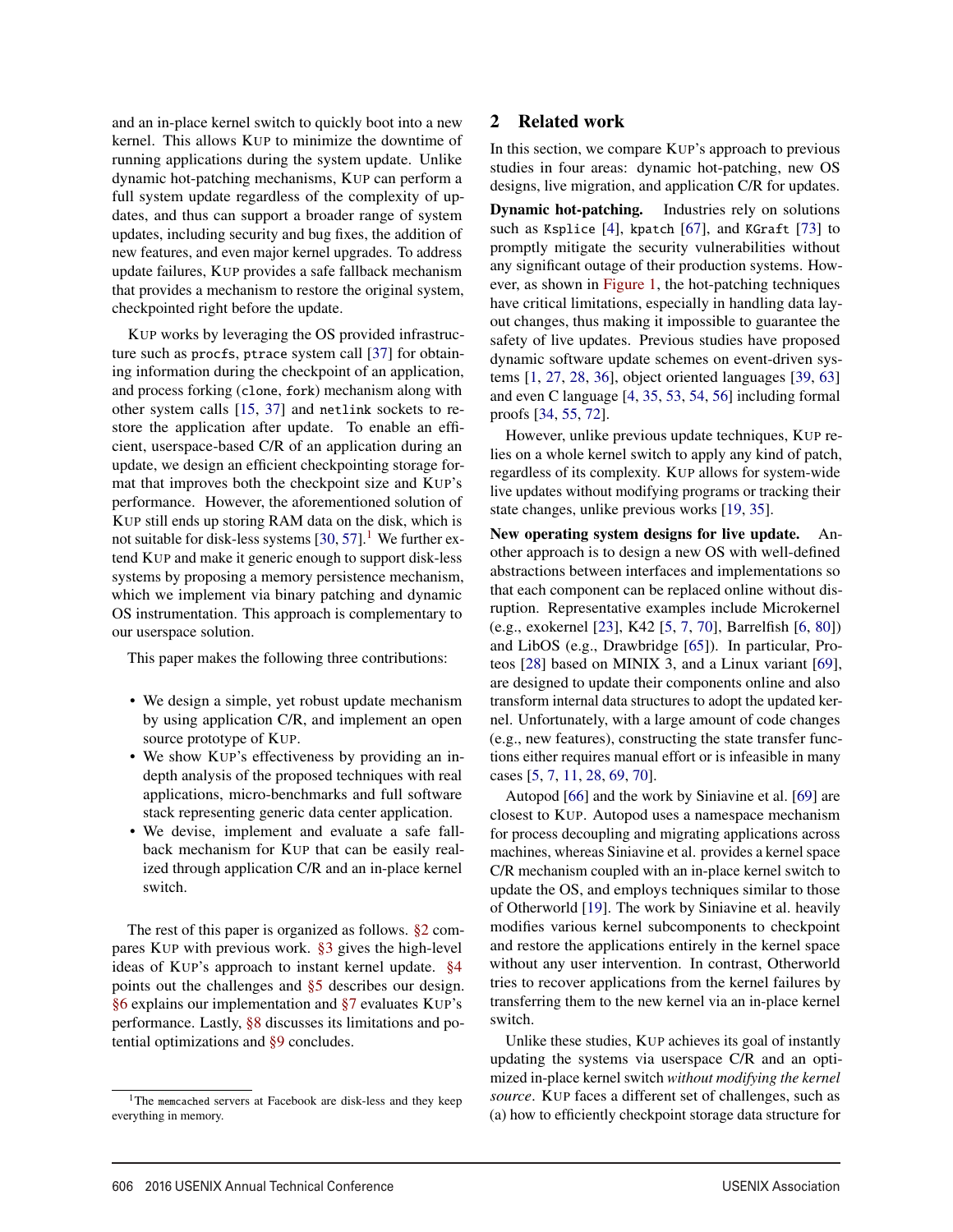

Figure 2: Overview of KUP's updating procedures. KUP first checkpoints user's processes (1), and archives their snapshots  $(2)$ . After checkpointing selected processes in a user's current session, KUP replaces the old kernel to the new kernel image 3, and finally switches to the new kernel  $\ddot{q}$ . After the new kernel boots, KUP first initializes its system daemons  $\ddot{S}$ , and finally restores snapshots of user applications  $\circled{6}$ .

effectively using both checkpoint and restore techniques, and (b) how to implicitly modify the kernel functionality to remove the redundant memory copy phase from the application C/R, which we do via a binary patching mechanism. KUP leverages the kernel-exposed userspace information to extract the kernel-resident data-structures' data via procfs, netlink sockets and system calls [15]. This makes the process checkpointing independent of both the kernel update and the checkpoint format.

Application C/R. The area of application C/R has been explored in various contexts: object-oriented languages [50, 77], single process [61, 64], multiple processes [2, 49], even across multiple computers in a distributed environment [43, 79]. It has also been explored solely for an optimized restoration scheme [81]. In practice, application C/R has been used for bootstrapping system startup [51], achieving fault-tolerance and performance in HPC [26, 33], debugging [61, 77], and even for recovering system integrity [45–47].

Unlike these approaches, KUP can retrofit the known application C/R scheme for live updates. Currently, it relies on criu [22] for application C/R because of its mature code base and stable checkpointing mechanism without modifying the kernel. General application C/R approaches focus on reducing the quiescence period, but KUP suffers from a memory snapshotting bottleneck, since the kernel provides the quiescence mechanism via the ptrace system call [37] for KUP to leverage. KUP uses incremental checkpoint [64] and on-demand restore [58] to reduce the downtime during application C/R. Unlike libckpt [64], KUP does not require any modifications to applications and uses a new file format to effectively merge both techniques.

Live update with virtual machine migration. The internal data structures of operating systems can be captured by providing underlying abstractions such as virtual machine [12, 38] or namespace containers [41, 48]. Microvisor [52] allows for both live update and rolling

update of host and guest operating systems by migrating a suspended virtual machine to another host before proceeding with an update. On the other hand, ShadowReboot [78] updates the guest OS by forking and restoring the snapshot of the old guest state on the same host.

Unlike these approaches, KUP directly enables the inplace live update of an OS without relying on a separate host. This allows KUP to be easily used on clusters with heterogeneous hardware, where live migration is problematic due to the incompatibility of CPUs and devices.

## 3 KUP Life Cycle

KUP's goal is to update an OS (e.g., kernel and system services) by immediately applying patches without incurring observable downtime. KUP achieves this goal by first preserving the states of running applications and then restoring their previous states on the updated OS. This will allow administrators to update systems with minimal downtime. Importantly, this update procedure can benefit end users, by allowing for frequent updates not only for immediate security fixes, but also for less critical changes, such as performance improvements and the incorporation of new functionality (e.g., new I/O scheduling policy and also software rejuvenation at the OS level [40]).

Conceptually, KUP's update procedure consists of three steps. It first checkpoints the running applications, then switches to the updated OS, and finally restores the suspended applications. This section describes KUP's update procedure followed by a scenario enabled by KUP (i.e., safe fallback). Figure 2 gives a holistic overview of KUP's update cycle for applications.

Checkpointing applications. Before updating the OS, KUP takes a snapshot of running applications. This snapshot is made up of process states, consisting of their memory space (e.g., code/data sections and stack/heap, etc.) and their internal states in the kernel, including for example the states of sockets, etc.  $(1)$  checkpointing in Figure 2). The snapshot is then stored in a persistent stor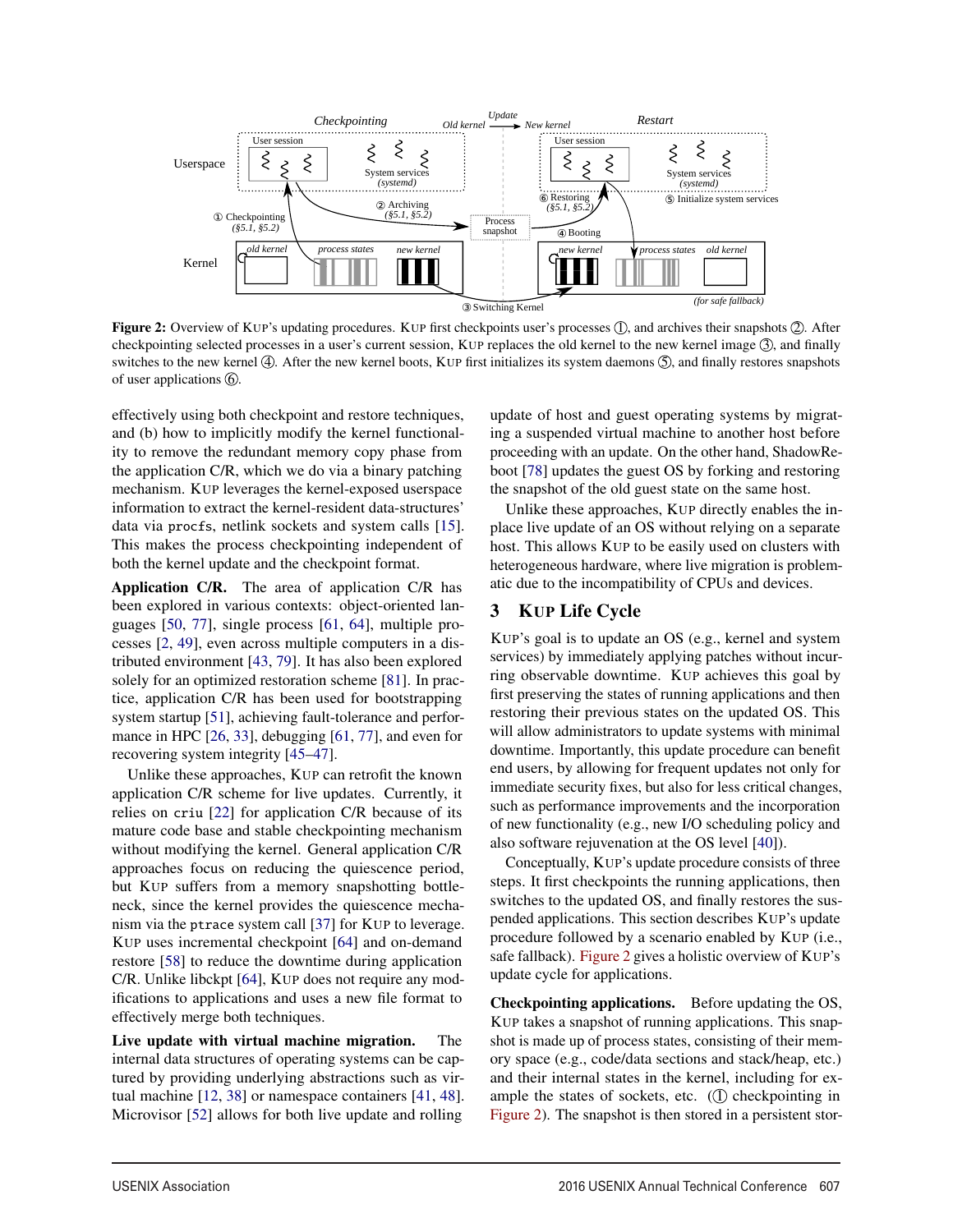age, where KUP can fetch it after switching to the updated  $OS(2)$  archiving).

Switching kernel. After checkpointing, KUP first loads the new kernel binary to its memory. Then, it switches its running kernel (old version) to the new version that was just loaded (3) switching kernel). The new kernel quickly boots up by skipping most of the hardware initialization routine (such as slow BIOS and POST) as the devices and peripherals were already initialized  $\Phi$ . The system management daemon relaunches the required system services after the kernel initialization  $\circledS$ . KUP never checkpoints the system services, since they are already maintained by the system management daemon.

Restoring applications. After running the newly updated kernel along with its system services, KUP starts the process of restoring the user's applications that were suspended before the update. It reconstructs the processspecific states inside the kernel and then restarts the application  $(6)$  restoring).

The application C/R and kernel switch not only allow for a seamless kernel update, but also facilitate a mechanism to safely fall back to the previous kernel in case of an update failure.

Safe fallback. KUP also supports safe fallback, a mechanism that allows for automatic fallback to the previous OS state. With this mechanism, KUP tries to preserves the availability of the older kernel to tackle failure cases introduced by a buggy updated kernel as well as the liveness of the applications.

## 4 Challenges

The existing general C/R tools can efficiently checkpoint and resurrect applications provided by the kernelexposed userspace information due to the inclusion of a namespace-based container mechanism [14, 32, 41]. However, they suffer from two well known issues: *quiescence* and *memory checkpointing*. Quiescence is a time span in which all the kernel-resident data structures and the states of threads at the kernel and user levels are consistent with the checkpointed image. These both lead to application downtime during C/R. In our experiments, the quiescence time period constitutes only 0.01%–2% of the total downtime while updating the OS with KUP, whereas the major downtime occurs because of the memory dump (95%–99%). Hence, we focus on understanding the impact of the memory dump during the update as well as the inherent limitation of the userspace C/R from an OS update perspective. Later, we will briefly discuss how KUP achieves quiescent state in §6 and its contribution to the downtime.

Memory serialization for application C/R. We will first give a brief background of the existing state-of-theart C/R techniques which KUP use:

- Incremental checkpointing. Checkpointing the memory of processes imposes significant downtime when using existing userspace application C/R tools. The downtime will be unacceptable for applications like memcached, since for these it is preferable for the application's data to be persistent and usable after an update. To resolve this issue, the C/R component of KUP implements *incremental* checkpointing. This idea itself is not entirely new [12, 64], but it reshapes this as an application-agnostic userspace C/R mechanism: it takes multiple *asynchronous* snapshots of the process's memory, followed by a *synchronous* one. This leads to minimal downtime. KUP only suspends the process in the last iteration, because of the minimal checkpointed data in the last *asynchronous* iteration.
- On-demand restore. The naive restore mechanism of the existing C/R tools imposes equivalent downtime, similar to the naive checkpoint mechanism. For example, sequentially reading the checkpointed data from the disk imposes an unacceptable downtime for the memory intensive applications, like memcached, during the restore phase. To resolve this issue, the C/R component of KUP starts the process without loading its entire memory contents, instead it reloads them *on-demand* when the process tries to access a particular memory address. This accelerates the process restart, hence decreasing the application's downtime during restore.

However, the coupling of both on-demand restore and incremental checkpoint degrades the overall performance after an update. In particular, this coupling suffers from two problems: (1) the overhead of finding a corresponding file page when a page fault occurs in a checkpointed snapshot image, and (2) the overhead incurred by mmap() when binding each reloaded page in userspace. Note that performance and scalability problems of mmap operations in the Linux kernel are well known [13].

Eliminating redundant memory copy. Even though the merging of the aforementioned C/R techniques speeds up the C/R process, it copies the memory twice between the kernel and the user space. Furthermore, the backend storage, which keeps the snapshot persistent across system updates, becomes the bottleneck for disk-less systems. For example, it is not possible to update Facebook's diskless memcached servers, since they cache 120 GB of data in memory and do not have any storage medium available for the warm-up phase.

## 5 KUP Design

4

KUP's design goals are to (1) instantly update a running kernel, (2) avoid any observable downtime, (3) ensure no kernel modification, and (4) supporting all types of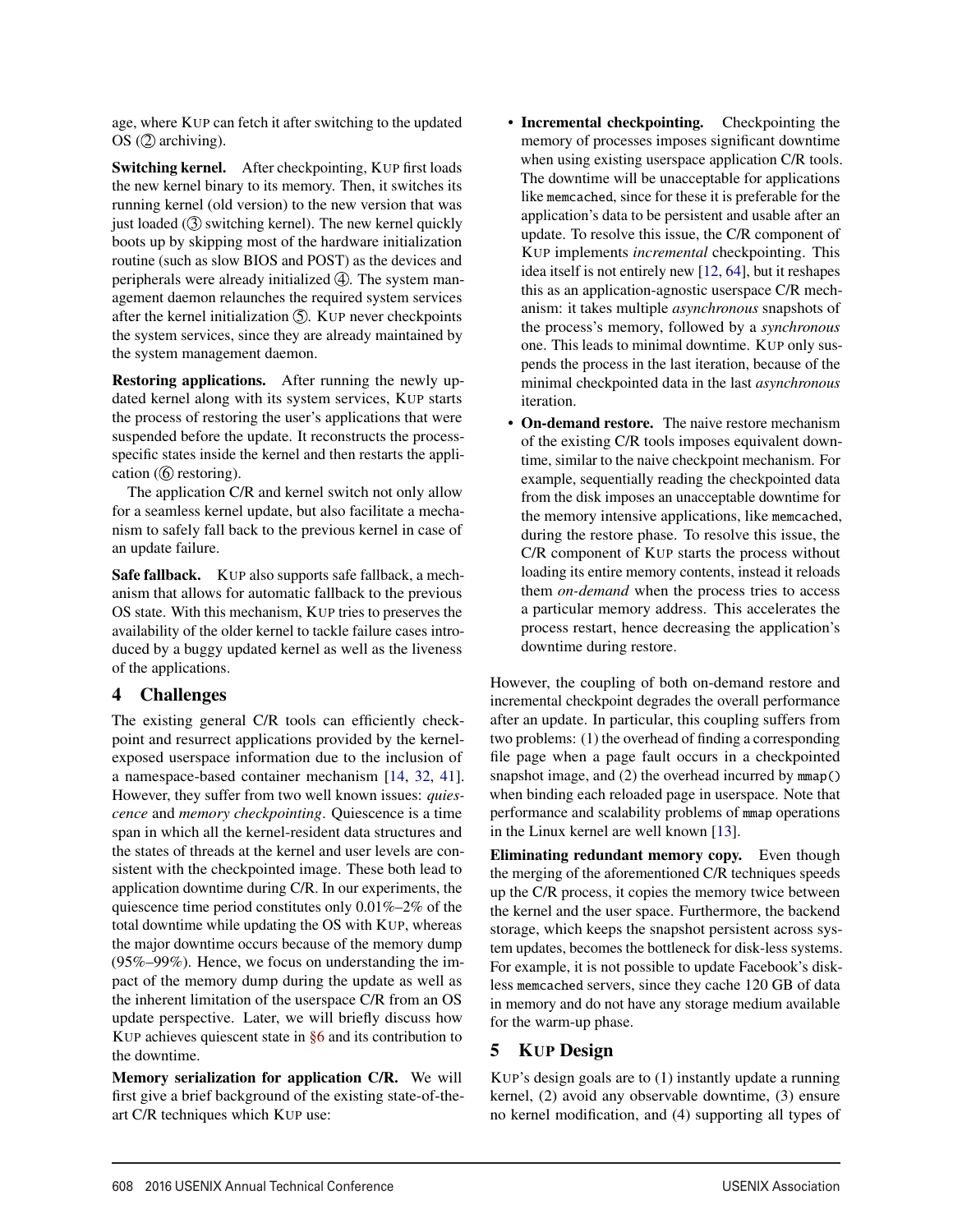patches, unlike previous approaches [19, 69]. To realize these goals while addressing the aforementioned challenges, we first present a new data structure called FOAM to efficiently serialize memory for both C/R techniques  $(\S 5.1)$ . Then we present another optimization technique, called *persistent physical pages* (PPP), to further decrease the downtime during kernel update (§5.2). Later, we introduce KUP's safe fallback mechanism.

#### 5.1 Userspace Application C/R

By using incremental checkpoint, the C/R component of KUP suffers from slower restoration than the naive checkpointing. This results in slower application restart due to its extra work in maintaining a sequence of images taken during the incremental checkpoint. Moreover, the performance further degrades when the incremental checkpointing is combined with on-demand restore. For example, depending on the application's writable working set, memory address ranges (e.g., dirty pages) as well as their respective metadata (e.g., previous page and address region) get fragmented and scattered across multiple checkpointed dumps (files). Hence, the C/R component needs to install a huge number of mappings to backup *each page* by the checkpointed dump in the restore phase. This imposes non-negligible overhead for enabling the on-demand restore with the incremental checkpoint, and also results in lots of context switches while installing the mappings at the page granularity.

To solve this problem, we design a simple yet effective data structure called *file offset-based address mapping* (FOAM), for quickly restoring the processes' pages from the checkpointed images. FOAM uses a direct one-to-one mapping between the process address and file offset in a *sparse* file. Due to this, KUP avoids the maintenance cost of file indexes and fine-grained pages. Instead, KUP can bind the checkpointed image to the whole address space.

We prepare this sparse file large enough to represent 64-bit virtual address spaces ( $2^{48-1} = 128$  TB excluding kernel and canonical address spaces). We leverage the concept of *holes*, which all modern filesystems support, such that a single file is large enough to express whole virtual address spaces (e.g., 16 EB support by xfs and btrfs)<sup>2</sup> while never occupying such a huge amount of physical storage spaces underneath.

FOAM's approach brings three advantages to KUP for userspace-based OS update: (1) it eliminates the overhead to maintain metadata by directly mapping process address space to the file offset (e.g., mapping virtual memory region at page granularity); (2) it resolves the data fragmentation issue from the incremental checkpointing (e.g., new snapshot might contain a newly updated memory re-

5

gion if its size is changed from its previous snapshot); (3) it simplifies the design to enable the on-demand restore (e.g., mapping a single file to the entire process space). With FOAM, KUP can leverage the incremental checkpoint and on-demand restore together, thereby reducing the downtime caused by application C/R.

## 5.2 Reusing Persisted Memory Across Update

Even though the FOAM approach is able to decrease the downtime experienced by application by using state-ofthe-art C/R techniques, it still suffers from redundant copying of the process's memory before and after the update. Also, there should be sufficient space to save the checkpointed data. To thwart these problems, KUP introduces a new mechanism called *persistent physical pages* (PPP). PPP removes the redundant copying of the memory from the kernel to the userspace and vice-versa. Instead, it preserves the process' memory across the system update.

PPP first saves the virtual address of a process and its corresponding physical mapping at the page granularity. Then, while booting the new kernel, KUP reserves the mapping information and the corresponding pages to forbid their usage. Later, KUP relies on the page fault handler to rebind the pages with the restoring application in an on-demand fashion. This allows KUP to reuse the same physical pages at the time of restoration after the update. This technique is effective in two ways: (1) it avoids redundant copies of process' memory during application C/R, rather preserving them without extra overhead; (2) it allows for an instant, page-level on-demand restoration of a process. Unlike any application C/R, PPP does not degrade the performance of the restored process, as it quickly rebinds the physical page upon a page fault.

Currently, the kernel does not provide any functionality to completely implement PPP in the userspace. The previous work [69] has heavily modified multiple kernel subcomponents to achieve it entirely in the kernel space. On the contrary, keeping KUP's design goals in mind, we instead hook the kernel's memory management unit with the binary patching mechanisms, such that PPP is easily applicable to the current commodity OSes.

To implement PPP, KUP needs to reserve the set of pages as well as the virtual-to-physical mapping information after the kernel update and then handle the page faults for the restoring process. Since both steps are only possible in the kernel space, we use static binary instrumentation for injecting the code in the kernel binary image and dynamic kernel instrumentation to hook the page fault handling functionality. Next, we describe binary patching in detail, and later the steps to perform PPP.

Binary patching. For memory reservation of pages and their mappings, KUP performs binary patching on the new kernel binary in which the system will boot into. Before starting the checkpointing process, KUP first does the

<sup>2</sup>FOAM is not limited by a file system that does not support such a huge filesize. For example, to support ext4, KUP can serialize virtual address spaces into 8 files for each process as ext4 supports 16 TB file size.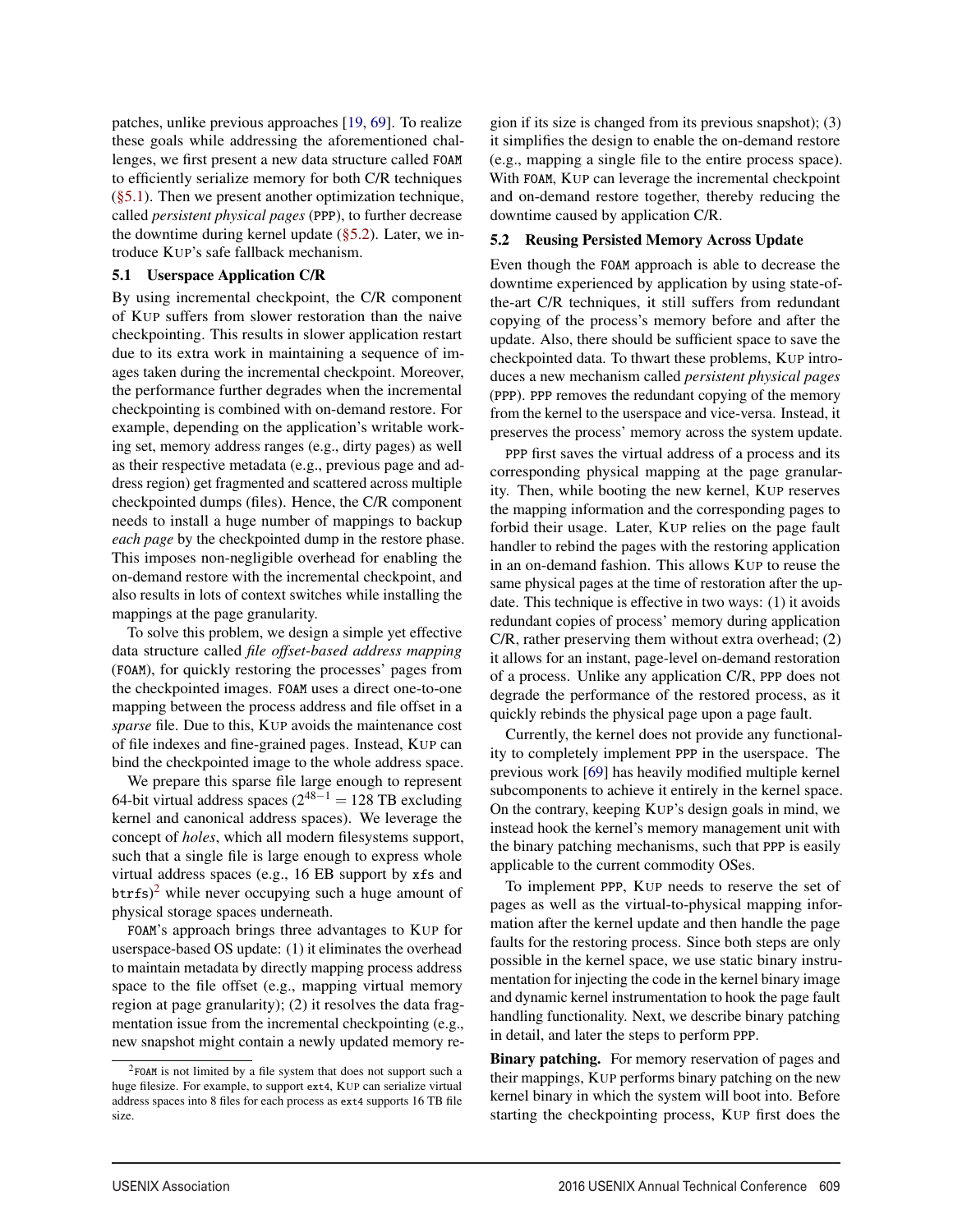static binary instrumentation on the kernel image. Then, it adds a new section to the binary. This new section contains the memory reservation code. Later, KUP finds a specific function where the memory reservation code should run first. Then KUP hooks that function and injects the memory reservation function's address, so that this function can run before the specified function. After its execution, the code jumps back to the specified function and resumes the normal kernel execution.

To handle the page faults of the restored process, KUP relies on dynamic kernel instrumentation by hooking the kernel's page fault handling function. KUP executes its own page fault handling code, which binds the page corresponding to the stored virtual-to-physical mapping of the restored process.

Hence, by using both instrumentation techniques, we believe that KUP's PPP is easily applicable to commodity OSes while strictly adhering to the design goals of KUP.

PPP in action. KUP enables PPP with the following five concrete steps:

- (1) Before checkpointing, KUP performs binary patching on the new kernel image.
- (2) During checkpointing, the virtual-to-physical mapping of the targeted application is passed to a kernel module that reserves a memory space where the perprocess page mapping information is saved.
- (3) During new kernel's reboot, with the binary patched module, KUP globally reserves the set of per-process requested pages passed on from the previous kernel.
- (4) Before application restoration, KUP patches the page fault handler with its own version to specially handle the page faults from the restored application.
- (5) During restore, KUP only restores the states of the process except the memory pages and then restarts the application.

Steps (1), (2), and (4) implicitly hook the kernel. In step (1), we patch the new kernel image with our memory reservation code. In step (2), we use a kernel module for saving the per-process mapping information passed to it during the checkpoint phase. In step (4), KUP dynamically patches the page fault handler to specially consider the page faults from the restored process. After handling all the page faults, KUP falls back to the original function, thereby not imposing any overhead after the restoration.

By using PPP, KUP can dramatically reduce the total downtime with respect to the application C/R. Unlike dynamic hot-patching, PPP is applicable across multiple kernel updates, since it does not modify any in-kernel data structures. Instead PPP leverages the stable in-kernel functionality for the memory reservation and page fault handling. PPP does not introduce any security issues as the superuser is only responsible for the whole update

| <b>Component</b>             | Lines of code             |
|------------------------------|---------------------------|
| criu / on-demand restore     | 810 lines of $C$          |
| criu / FOAM                  | 950 lines of $C$          |
| criu / PPP                   | $600$ lines of C          |
| KUP systemd. init            | 1040 lines of Python/Bash |
| criu / others, kexec(), etc. | 150 lines of $C$          |
| Total                        | 3,550 lines of code       |

Table 1: An implementation complexity (lines of code) of KUP.

procedure. Further, PPP's approach inherently adopts ondemand restore, as it naturally rebinds the faulted page to the virtual address, whereas FOAM explicitly binds the process's address to an image-file backed file descriptor to enable on-demand restore.

#### 5.3 Safe Fallback

After updating the kernel, a system or an application may not run correctly for many different reasons. For example, an application may not run correctly due to the updated buggy file system [9] or a buggy system configuration [59]. In such cases, KUP's key ability can be retrofitted to support safe fallback, i.e., by carrying out instant downgrade. To allow the OS and applications to recover from failure, KUP takes exactly the same steps, but with the previous kernel image.

In particular, before switching kernels, KUP loads the safe fallback kernel image in a reversed memory section. Then, if the failure occurs, KUP performs the instant downgrade using this safe fallback kernel image. Depending on where such a fault occurs, this downgrade can be triggered because of a kernel layer or an application layer. KUP supports both cases: (1) if a fault is detected at the kernel layer (i.e., a kernel panic), KUP switches to the previous kernel; (2) if a fault is detected at the application layer (i.e., an application restoration fails), KUP switches into the previous kernel with the help of the system management daemon. Note that policies to detect these update failures are orthogonal to KUP's approach, as one can easily plugin any custom policy into KUP.

## 6 Implementation

6

We implemented our prototype of KUP on Linux v3.17 by using criu (v1.4) [22] for application C/R and used kexec() [31] for the in-place kernel switch. We modified various components of criu and implemented userspace binary patching module in python along with the pluggable kernel modules for PPP. The whole code consists of 3,550 lines in total (see Table 1).

FOAM. Besides application C/R, KUP also relies on criu for achieving quiescence, which is obtained as soon as the kernel pulls the process out of the sleeping state. criu uses the ptrace [37] functionality to achieve this. This ensures that KUP can only begin the application checkpointing when the process is back in the userspace as the kernel notifies the KUP process. Moreover, KUP concen-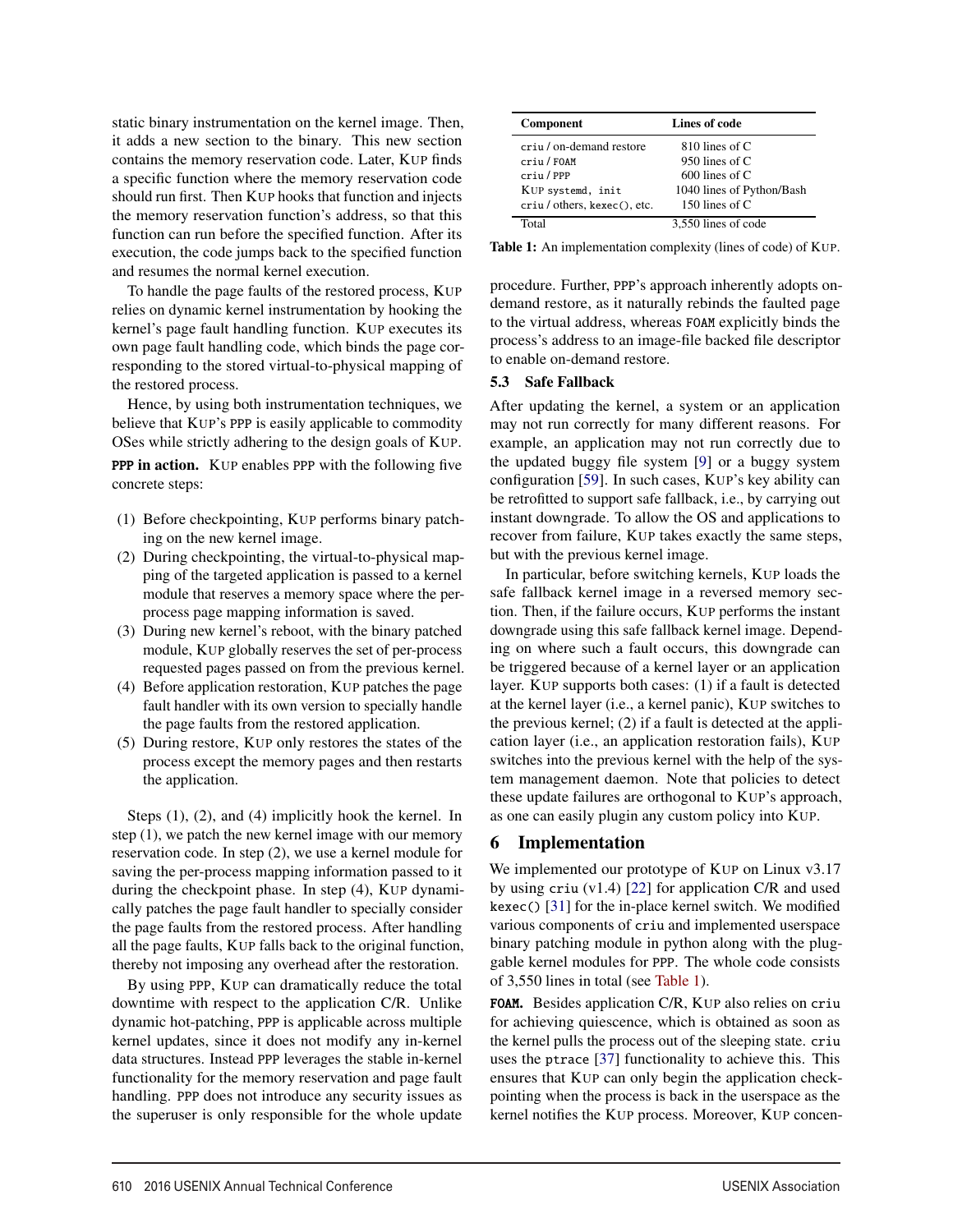| Date       | Ubuntu minor update<br>From $\rightarrow$ To                                                                                       | <b>Updatable?</b><br>KUP kpatch S | Analysis                     |                      |                   | <b>Patch complexity</b><br>D #files +#lines -#lines |                       | #Bugs<br>(security) | <b>Example (a reason for failure)</b>                                                                                                                 |  |
|------------|------------------------------------------------------------------------------------------------------------------------------------|-----------------------------------|------------------------------|----------------------|-------------------|-----------------------------------------------------|-----------------------|---------------------|-------------------------------------------------------------------------------------------------------------------------------------------------------|--|
| 2014/06/04 | $2014/05/15$ Linux 3.13.0-24 $\rightarrow$ 27<br>Linux 3.13.0-27 $\rightarrow$ 29<br>$2014/07/15$ Linux 3.13.0-29 $\rightarrow$ 32 |                                   | -18<br>4<br>20               | 16<br>$\Omega$<br>14 | 150<br>178<br>551 | 1.346<br>1.495<br>11.890                            | 1.480<br>984<br>5.694 |                     | 139 (5) New .is_fw_header in rt1_has_ops struct<br>168 (4) New static var. pirq_ite_set in pirqmap()<br>756 (7) New .cache_events in power_pmu struct |  |
|            | $2015/08/13$ Linux 3.13.0-32 $\rightarrow$ 34<br>$2015/06/14$ Linux 3.19.0-20 $\rightarrow$ 21                                     |                                   | $\left( \right)$<br>$\Omega$ | $\Omega$<br>$\Omega$ | 6<br>4            | 77<br>31                                            | 18                    |                     | 10(4) CVE-2014-4943 is fixed.<br>1(1) CVE-2015-1328 is fixed.                                                                                         |  |

Table 2: Snippets of our analysis on minor updates spanning twelve months, in the Ubuntu distribution, using KUP and kpatch (refer Figure 1 for a full picture). Unlike kpatch failed to support 21 cases out of 23, KUP was able to support all 23 cases (checks under *Updatable?*). To understand why kpatch cannot support such updates, we analyzed each minor release to see (1) how many new *static variables* (*S* under *Analysis* column) are introduced, and (2) how many *data structure layout* (*D* under *Analysis*) changes are included. To be specific, we also included an example of such cases that kpatch cannot easily support, even with manually designed update payload.

trates on per-application C/R that only saves selected applications during an update. During restore, criu restarts the process with the help of parasite, thereby allowing the application to resume from where it was suspended after reconstructing all of its states.

To enable on-demand restoration, we mmap() process' virtual pages with the checkpointed image. For this, we modify the criu's *parasite* code, an injected process coordinates process restoration, to correctly back the memory pages by using the proper offset from the image file.

We implement FOAM by modifying both the incremental checkpoint implementation and the basic restore implementation of criu. For FOAM, we use xfs as KUP's backend file system to store the checkpointed image as xfs supports a filesize up to 16 TB. Otherwise, this technique can be generally applied by serializing the virtual address spaces to multiple image files (see §5.1). KUP maps the entire virtual address space into file offsets and then creates *holes* by truncating it to  $2^{48-1}$  bytes.

PPP. We implement PPP by hooking the memory subsystem via dynamic kernel instrumentation and static instrumentation. Before rebooting the newer kernel, we perform binary patching on the kernel binary (vmlinuz) by hooking the setup\_arch() function for memory and page reservation for the restoring process. The setup\_arch() function is one of the oldest functions existing in the kernel which we hook. While checkpointing, a kernel module obtains the virtual address-to-page frame number mapping from criu (via ioctl) and reserves the information in a global memory and marks the pages to be unusable. At the time of reboot, the hooked function reserves the process' pages and the global memory with the help of the boot allocator. Later, the page fault handler refers the global memory for accessing the relevant pages corresponding to the restoring process. During restore, KUP uses jprobes to achieve the on-demand page fault handling by hooking the handle\_mm\_fault(), which updates the page table entry of the restoring process after binding the page to the corresponding faulted address. We do not modify any in-kernel data-structures for PPP.

Optimizing kexec(). Unlike dynamic hot-patching techniques that employ unstable in-place updates (see Figure 1), KUP seeks a robust way to replace the entire kernel, thus allowing a complete switching between two different kernel versions. Instead of relying on hard or soft reboot, we use kexec(), which is originally designed to debug a crashed kernel with a secondary kernel image in a postmortem manner. kexec() is robust as it supports all minor updates of Ubuntu from May 2014 to July 2015, and is over 50% faster than soft reboot (see Table 3). kexec() acts as a minimal bootloader. It is responsible for resetting device states before booting into a new kernel.

We make two optimizations to the stock kexec() to reduce the booting time: (1) avoid polling of PCIe slots, if they are not used before switching the kernel; (2) bring CPUs *lazily* online during boot, since we observed that the synchronization among system services slows down the system's boot.

## 7 Evaluation

7

We evaluate KUP by answering the following questions:

- How effectively can KUP apply patches compared to popular dynamic hot-patching techniques? (§7.1)
- How much downtime does KUP incur while running various types of applications during updates? (§7.2, §7.3)
- How effective is each technique in decreasing the system downtime during updates? (§7.4)
- How effective is KUP in a full software stack composed of multiple inter-related applications? (§7.5)

## 7.1 Dynamic Hot-patching vs. KUP

We compare KUP with kpatch (latest version—v0.2.2) to show its effectiveness when switching between various versions of Ubuntu kernel releases. Table 2 shows indepth results on five specific patches out of 23 patch cases discussed in Figure 1. Overall, KUP is able to support all 23 updates, whereas kpatch fails to update 21 versions except two. It fails if any of the following happens in the patch: (1) build and diff failure for the kernel versions; (2)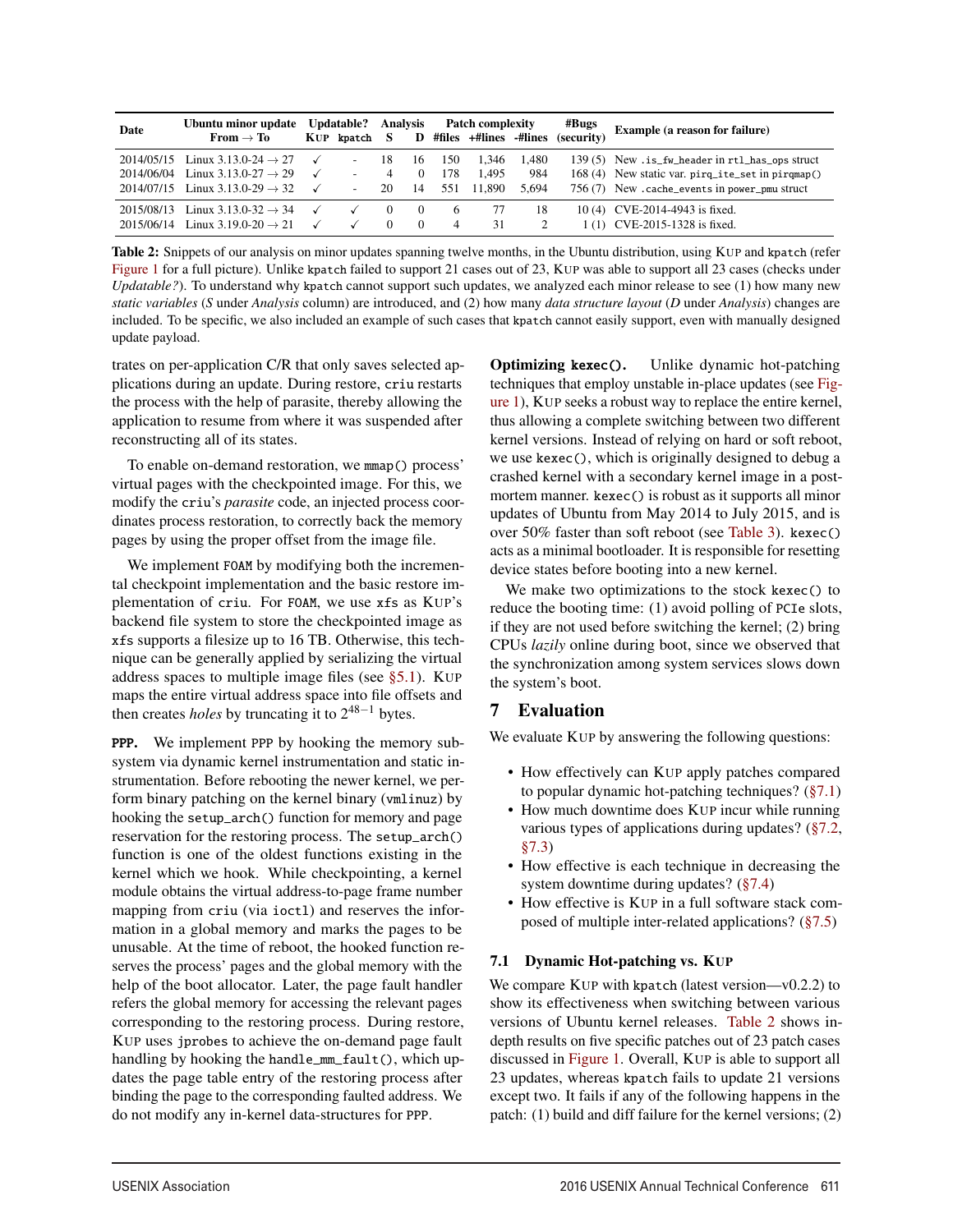

Figure 3: Throughput degradation, downtime and the data dumped in the last iteration measured for varying iterations during incremental checkpoint of memcached.

a patch modifies a value of static local variables (shown as *S* in *Analysis* column); (3) a patch changes the layout of a data structure (shown as *D* in *Analysis* column).

The first case, build and diff failure, is an implementation bug of kpatch and is not related to the inherent limitations of dynamic hot-patching techniques. We evaluated 23 patches and kpatch fails for 11 such cases. The second case consisting of the update of static local variables' values, causes a conflict with its runtime value semantics after hot-13 patches belong to this category that can be handled via kernel module. The last case entails a layout change in a data structure, in which kpatch has to locate and update all of its instances during runtime to safely update the system, but completely identifying them is far beyond the current state-of-the-art techniques and involves many challenging problems in the domain of program analysis [17]. kpatch fails on 11 patches for this case.

The aforementioned causes can be related to the patch complexity, which we measure in terms of the number of files and lines of code changed (*Patch complexity* column) and the number of bugs addressed (*#Bugs* column). The kernel updates,  $3.13.0-32 \rightarrow 34$  and  $3.19.0-20 \rightarrow 21$ , are the only two updates that kpatch can handle, as there are relatively few changes in the code: the former changes 6 files and 71 lines of code to fix 10 bugs, and the latter one modifies 77 files and 31 lines of code to fix one bug. All other updates alter more than 150 files and 1346 lines of code, thereby resolving 139 bugs.

#### 7.2 Applying KUP with Running Applications

In this section, we evaluate KUP with various types of real applications and provide our analysis of the impact of KUP on their performance across a system update. KUP is able to handle all major updates from v3.17-rc6 to v4.1. We perform all of our experiments on a 4 core machine with 64 GB RAM.

Faster storage medium: RP-RAMFS. As discussed in §5, the backend storage medium can inhibit the end-to-end performance of KUP. Users can circumvent this by adopt-

8

ing a RAM-based file system (reboot-persistent RAM file system—RP-RAMFS [18]) that stores its data purely in RAM but makes it persistent across system reboots. Note that RP-RAMFS is complementary to any C/R, even though it can dramatically decrease the application downtime. We use RP-RAMFS to show that users can use the emerging persistent memory [62] as a persistent-across reboot memory for the application C/R. However, RP-RAMFS has one fundamental limitation: the system needs enough free RAM to store the snapshot.

Targeted applications. While KUP can support most of applications (see §8 for limitations), we select four applications, namely memtester [10], memcached [42], mysql and the Linux kernel compilation (LKC), to show the effectiveness of KUP. memtester is a memory-write intensive application that is used for finding faults in RAM. memcached is a in-memory key/value store and we use memaslap as a client for load generation. memaslap runs on a different machine. mysql is a relational database. We use linkbench [3], which is a read-dominated benchmark that processes social graphs by using mysql as a database. We chose memcached, memtester and linkbench to illustrate memory-heavy workloads, and LKC to represent multi-process and computation-heavy program with small working set size (around 25 MB).

Incremental checkpoint iterations. In regard to FOAM, KUP's only tunable parameter is the number of iterations used for the incremental checkpoint. To see how the iteration count affects system behavior, we measure throughput, downtime, and amount of data written in the last iteration for memcached by varying the iteration count. Even for memory-heavy memcached, Figure 3 shows that there were no meaningful differences in both throughput (1-2%) and downtime since the incremental checkpoint quickly converges from the second iteration. This is because, unlike previous studies based on slow network-based incremental checkpointing mechanisms [12, 64], KUP uses fast local storage or memory for checkpointing, making iterations non-critical. For all other experiments in this paper, we set the iteration count to two.

Results. KUP can successfully update the Linux kernel from v4.0 to v4.1 while running the aforementioned programs. Figure 4 shows the exact downtime and the data checkpointed for various schemes of KUP. PPP outperforms all other techniques as it only saves the page frame numbers (corresponding to the actual pages' physical address) rather than the actual page contents, thereby decreasing the checkpointed size by orders of magnitude. However, there is not much difference between PPP and FOAM for LKC, because of its smaller working set size.

FOAM efficiently supports both incremental checkpointing and on-demand restore. Because of the incremental checkpoint, only the data that gets checkpointed in the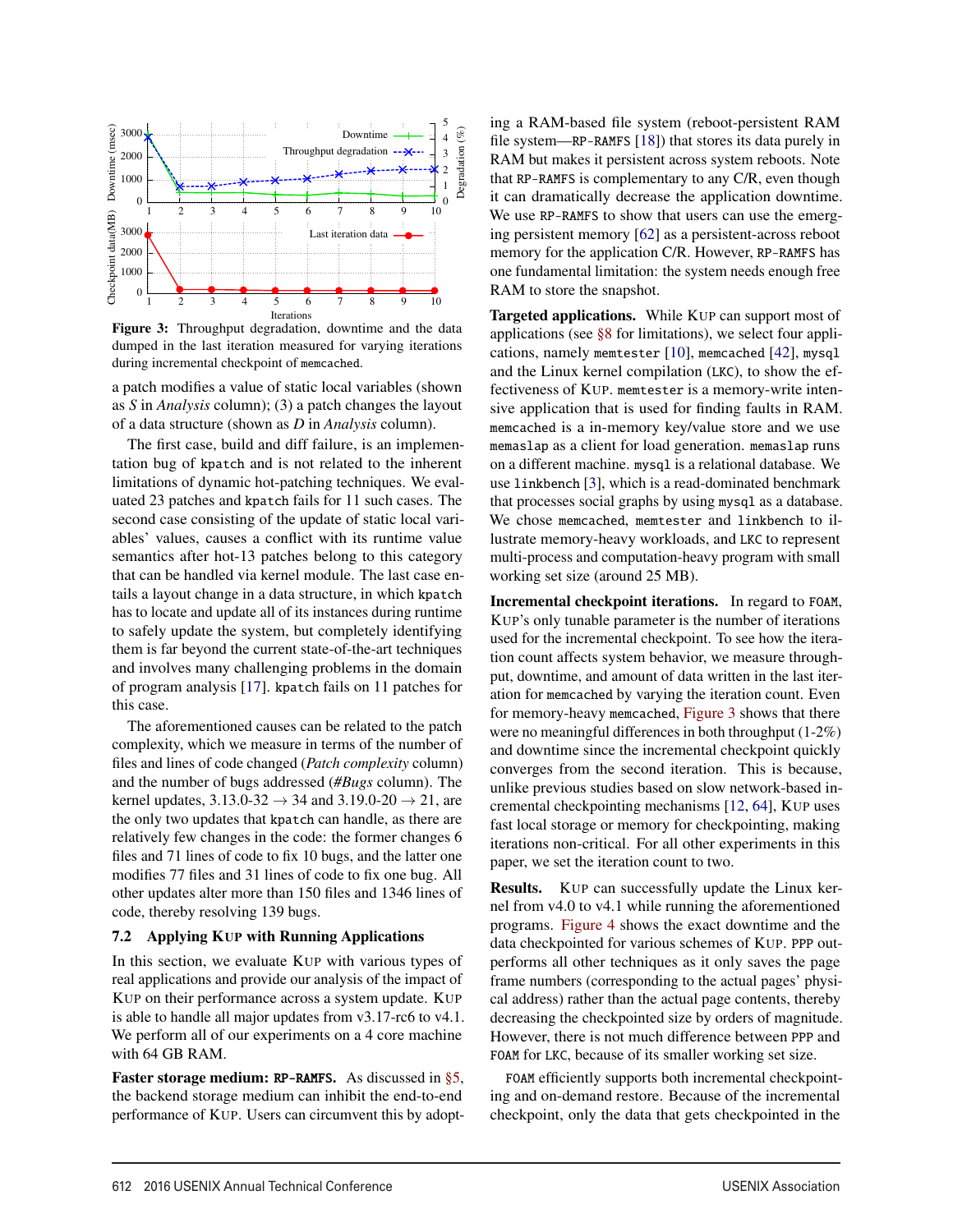

Figure 4: Downtime breakdown of checkpoint-and-restart on various applications when updating a kernel from 4.0 to 4.1 with KUP. Bandwidth (MB)

last iteration contributes to the observable downtime. Evidently, due to KUP's simple data structure used for image checkpointing, FOAM's image size remains the same as that of the basic approach. Figure 4 shows negligible downtime for on-demand restore, thus proving the advantage of using on-demand restore for all three approaches: single checkpointed data (marked Ond), FOAM and PPP, against basic restore.

#### 7.3 End-to-end Analysis of KUP's Approach

In this section, we cover an end-to-end performance evaluation of a web service, memcached (approximately consuming 5.6 GB with 20% percent write operations), while updating the system's kernel from v4.0 to v4.1. We use bwm-ng tool [76] to understand its downtime during update by end-users. Since memcached is a memory intensive service caching large amounts of data, where data loss is critical to performance after system update, it fits well for KUP's purpose and effectively shows the impact of our techniques.

Effectiveness of techniques. Figure 5 exhibits the impact of KUP on bandwidth utilization by the client performing get/set operations on memcached server during updates. PPP shows the best performance (refer (i)) in terms of shortest downtime and least performance degradation (only 0.68% over the period of 300 seconds) after being restored. Since, PPP instantly shifts to kexec(), this can be beneficial to applications that are either time critical or that execute for shorter durations. Not only that, PPP is storage -independent thanks to its efficient memory mapping storage (see §7.4).

In terms of downtime, FOAM performs the same as PPP (refer (h) and (i)). This is because FOAM provides the best of both worlds by combining both state-of-the-art techniques and has least downtime compared to the individual techniques ((d) and (h)). However, one disadvantage of FOAM is that it disrupts the bandwidth during incremental checkpoint (starts around 192 second in (h)), even though it keeps server alive.

The basic technique ((a) and (e)) suffers the most, whereas the incremental checkpoint ((b) and (f)) and ondemand restore ((c) and (g)) techniques perform almost the same, as both reduce their respective downtime in two



Figure 5: Bandwidth of memcached service during a system update. We measured the performance of memcached and initiated the kernel update with KUP (a bar near 192 second). From top to bottom, each graph demonstrates properties of each technique, baseline, incremental checkpoint, on-demand restore, and FOAM on either SSD or RP-RAMFS as a backend medium, and lastly PPP. The boxes represent the time from which the network throughput starts decreasing due to the in-progress update.

different steps of OS update. Besides this, the on-demand restore helps the memcached server to instantly activate the bandwidth utilization is non-zero instantly after the OS update (refer (c), (d), (g) and (h)). KUP can further leverage Halite's prefetching approach [81] to improve performance during on-demand restore of memcached ((c)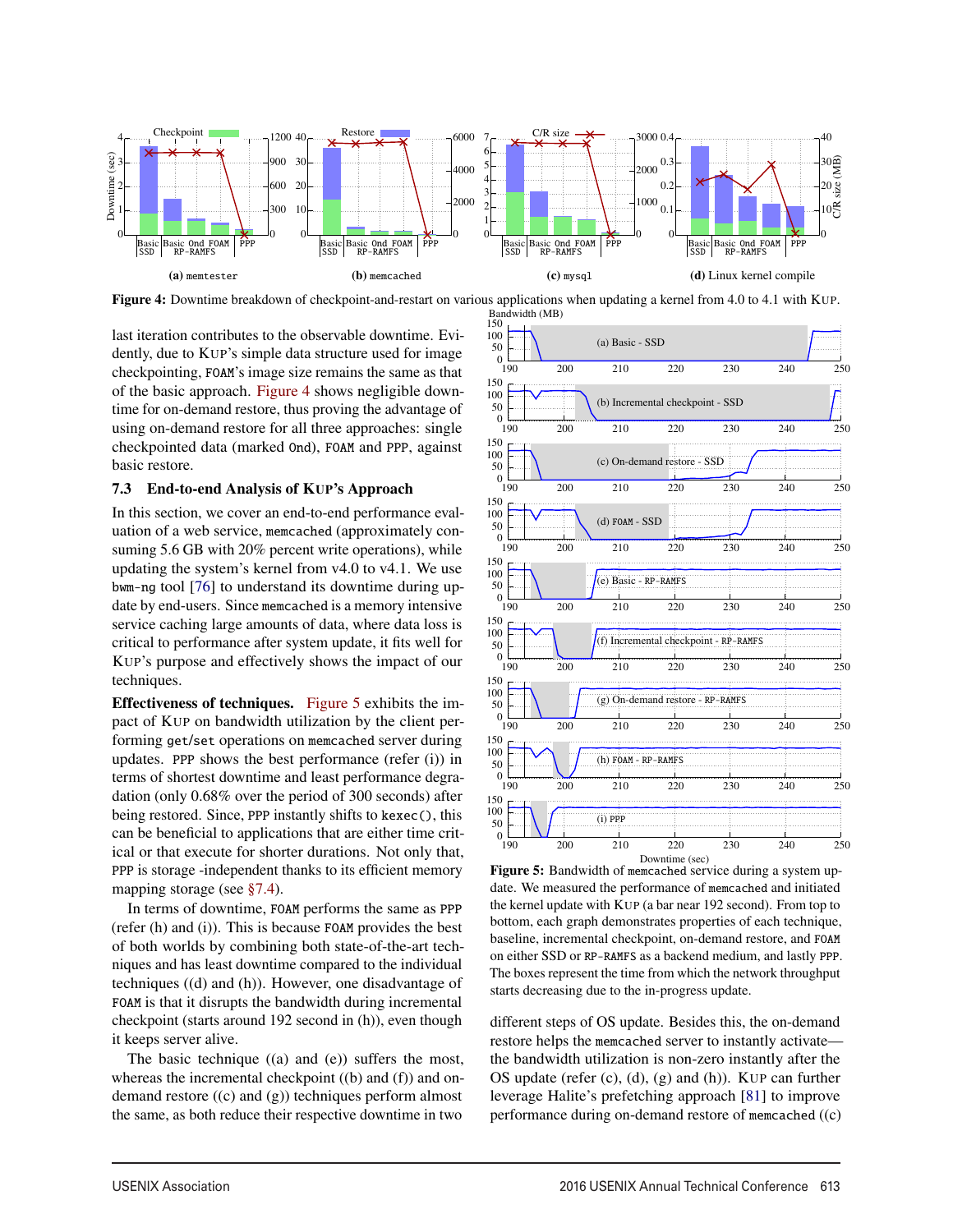| <b>Machine</b>               | Soft reboot    | kexec() reboot |                   |  |
|------------------------------|----------------|----------------|-------------------|--|
|                              | <b>Default</b> |                | Default Optimized |  |
| 1-way 4-core E5-1620/ 64 GB  | 45.2           | 2.4            | 2.4               |  |
| 1-way 8-core E3-1271/32 GB   | 42.9           | 67             | 6.0               |  |
| 2-way 16-core E5-2630/128 GB | 62.9           | 22.1           | 9.2               |  |
| 8-way 80-core E7-8870/512 GB | 247.5          | 31.9           | 25.9              |  |

Table 3: Kernel switch time in seconds for different hardware configurations. We used a 1-way 4-core machine for evaluation.



Figure 6: We simulated the update failure by triggering a fault right after system's boot (red mark). KUP's safe fallback mechanism allows memcached to continue running on the previous kernel even after the update failure.

and (d)). Likewise, the incremental checkpoint (refer (b) and (f)) also decreases the downtime during when compared with the basic approach.

Downtime from kernel switch. Although the kernel switch has no effect on application C/R, it adds significant overhead as downtime. Furthermore, this downtime varies with various hardware configurations. Table 3 shows both of the soft and kexec() reboot times. The reboot time is the time taken to boot into a new kernel from the previous one. For machines with increasing core count, both of the soft reboot time as well as the default kexec() time increase with increasing hardware complexity. On further analysis, we found that most of the time is spent in purgatory [31], which runs in between two kernels and initializes hardware components such as PIC and VGA. This holds true even for the bigger machines  $($ >16 cores), which we need to investigate further. In addition, the new kernel also spends time initializing the system services such as network services and filesystem mounting. We reduce the system boot time (refer Table 3) at two places during the new kernel boot: (1) by lazily bringing up each core, which saves six seconds for the 80-core machine, and (2) by skipping the polling of unused PCI slots, thereby saving 8.5 seconds on the 16-core machine.

Safe fallback upon a failure. KUP inherently provides safe fallback mechanism by using kexec(). To show its effectiveness, we intentionally inject a fault in the restore process right after the new kernel boots up. As soon as KUP detects a fault, it initiates a downgrade to its previous kernel image, which we stored at the initiation of the update. Figure 6 shows the performance of memcached upon such an event. As expected, the downtime of memcached becomes approximately two times longer (five seconds) than KUP's update without an error. The safe fallback ap-



Figure 7: Performance of PPP and FOAM (on RP-RAMFS and SSD) with varying WSS (with 50% write) up to 72 GB, which is larger than a half of system's memory, 128 GB. PPP efficiently supports applications with large WSS, whereas RP-RAMFS fails as it requires free RAM space for checkpointing.



Figure 8: Downtime during checkpoint and restore phase for both FOAM and PPP approaches for multiple instances of memcached on SSD.

proach is only used once we are confident we can safely restart the application on the older kernel. We further test the KUP's safe fallback approach with a buggy file system [9] while running Linux kernel compile. Since KUP could not resume compilation in the updated kernel, it reverted to the previous version.

#### 7.4 Micro-benchmarking FOAM and PPP

In this section, we discuss the impact of PPP and FOAM for various storage media by performing two experiments. This first of these is a microbenchmark-based evaluation which measures the downtime when checkpointing a process with varying working set size (up to 72 GB) with 50% write (Figure 7). The micro-benchmark allocates a certain amount of memory and endlessly dirties the pre-specified part of the allocated memory. By varying the working set size (WSS) from 1 GB to 72 GB on both SSD and RP-RAMFS, we measure the downtime incurred by both techniques. Figure 7 shows the effectiveness of using PPP as it outperforms all the techniques by  $9.5\n-98.3\times$  for SSD and 3.9-14.1 $\times$  against RP-RAMFS by avoiding redundant copies of process's memory. KUP cannot rely on RP-RAMFS as it fails to work beyond 56 GB and 128 GB is the machine's total memory size.

On the other hand, the second experiment measures the downtime incurred while checkpointing and restarting multiple memcached instances (one to eight) on SSD while updating the OS with KUP (Figure 8). The experiment illustrates that (1) KUP is an effective per-application -based C/R mechanism that can checkpoint multiple applications in parallel and (2) PPP is the best approach for updating an OS with multiple applications are run-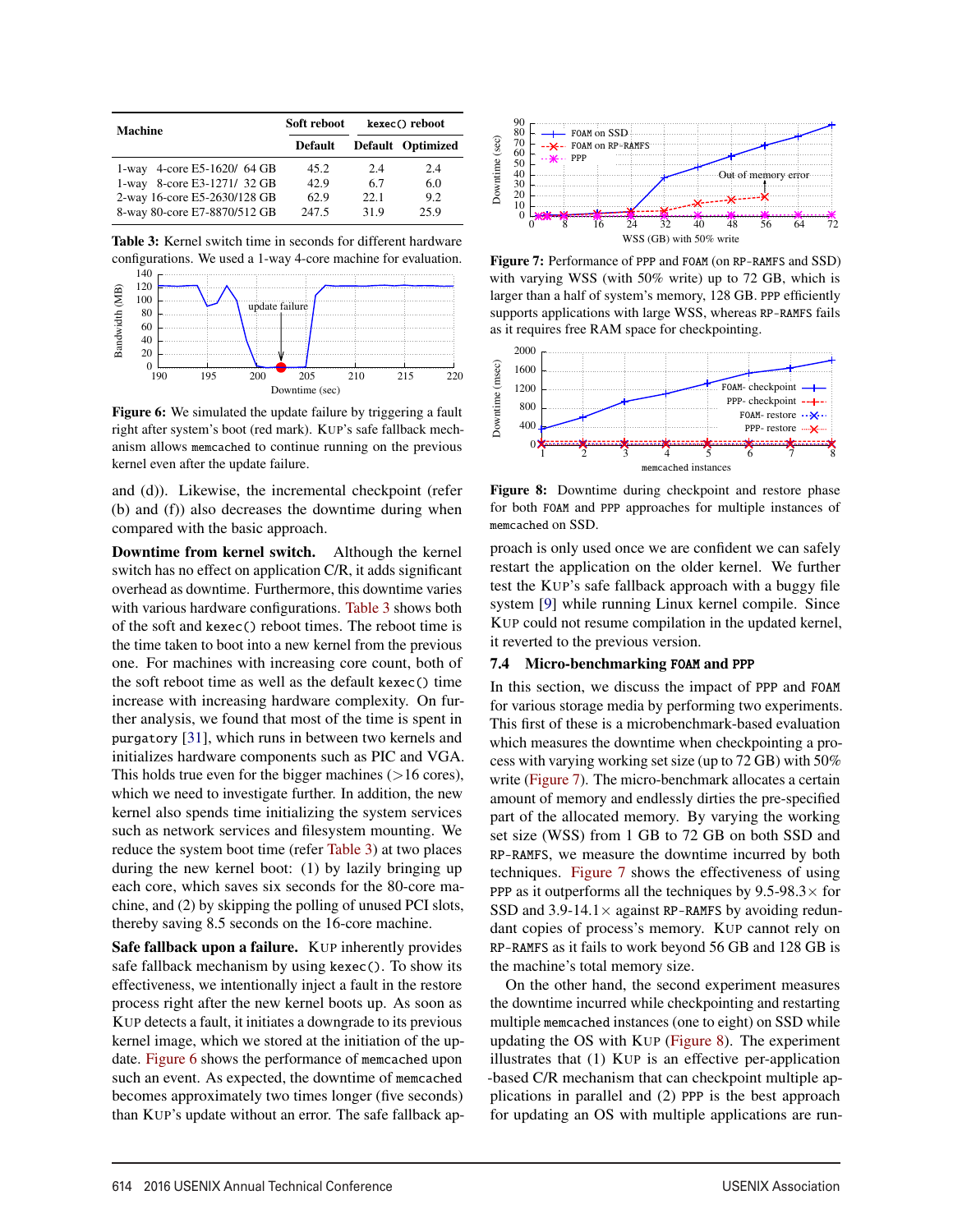

Figure 9: Updating OS with a full-stack media streaming service—ampache. (a) shows the downtime observed when performing C/R on ampache with KUP. (b) shows the video buffering observed on the client side during OS update. Full web-stack C/R corresponds to updating the complete stack, whereas partial web-stack C/R is the careful C/R performed by the system administrator while updating the OS with KUP.

ning. Figure 8 shows the benefit of using PPP against FOAM. FOAM's checkpointed data determines its downtime. Thus, with increasing memcached instances, KUP's overall downtime increases linearly. However, since PPP does not require I/O operations for checkpointing, its downtime remains constant regardless of the number of running instances.

#### 7.5 Supporting the Full Software Stack

Here, we discuss the flexibility of KUP in updating a full software stack made up of typical co-running applications on general purpose servers inside data centers. We use ampache as a full software stack. We try to update it with and without the stack's knowledge. ampache is a php based media streaming service running with mysql to store the information about the users and songs. We modify ampache to also store movies in mysql. Figure 9 shows the downtime incurred because of C/R and as well as the buffering observed on the client side in terms of packets received while streaming a movie clip. On the server side, KUP checkpoints both apache and mysql and the maximum downtime observed because of C/R is around 300 and 200 milliseconds for FOAM and PPP respectively (refer Figure  $9(a)$ ). On the client side, the buffering stops for around three seconds and then resumes. However, the user does not observe any interruption while watching the video.

Since KUP is a per-application -based OS update mechanism, the administrator can perform partial web-stack C/R during the update by updating only a particular component of the whole service, assuming the administrator has a complete understanding of the full software stack. For example, in our case, KUP should only checkpoint mysql and leave the apache to the system management daemon. With this approach, the downtime can be further reduced by approximately 100 milliseconds (refer Figure  $9(c)$ ). Even though there is no observable improvement on the client side, such selective partial C/R can further reduce downtime in complex software stacks. Moreover, we confirm that the video and song keep on streaming even after the update, which helps us in verifying the correctness of our system.

#### 8 Discussion

In this section, we discuss the limitations of KUP's approaches of using application C/R for instant kernel updates, and we discuss potential optimizations to further reduce the downtime imposed by the kernel switch.

Limitations. KUP inherits the limitations of criu for application C/R, such as limited support of compat mode of x86-64. This restricts the type of application that KUP can support. Furthermore, application C/R schemes find it difficult to restore the *external resources*. However, in the context of updating OSes, there are many opportunities to overcome these limitations. Because of the shorter time gap between checkpoint and restart in KUP, the host's external interfaces can easily resolve such uncertainty by describing some forms of buffering mechanisms. For example, a TCP/IP state will be preserved for about 75 seconds (default in Linux [29]) until the reset packet is fired. As long as the effective downtime is reasonably small, KUP can optimistically restore the checkpointed applications correctly, as in memcached §7.3 and full software stack  $\S7.5$ . Currently, there is an ongoing effort to reliably preserve the TCP/IP states across updates or migrations [16]. Besides this, the current implementation of KUP partially supports unix domain sockets and desktop applications. Another point is that the downtime due to KUP's FOAM is still sensitive to the number of cacheto-disk writes. In the future, we would like to explore mechanisms that keep dirty pages across updates.

Using different kernel versions may affect the restoration process, thus adding another limitation to KUP usage. If the new kernel (or old kernel on downgrade) hampers its backward (or forward, respectively) compatibility (e.g., dropping a support of a certain system call, or even changing the interface of certain system calls), the restoration might fail, but we believe this is rare (or unlikely) in practice, as surveyed in §7.1. If the new kernels handle the application-specific states differently, this may result in latent application corruption. However, we are yet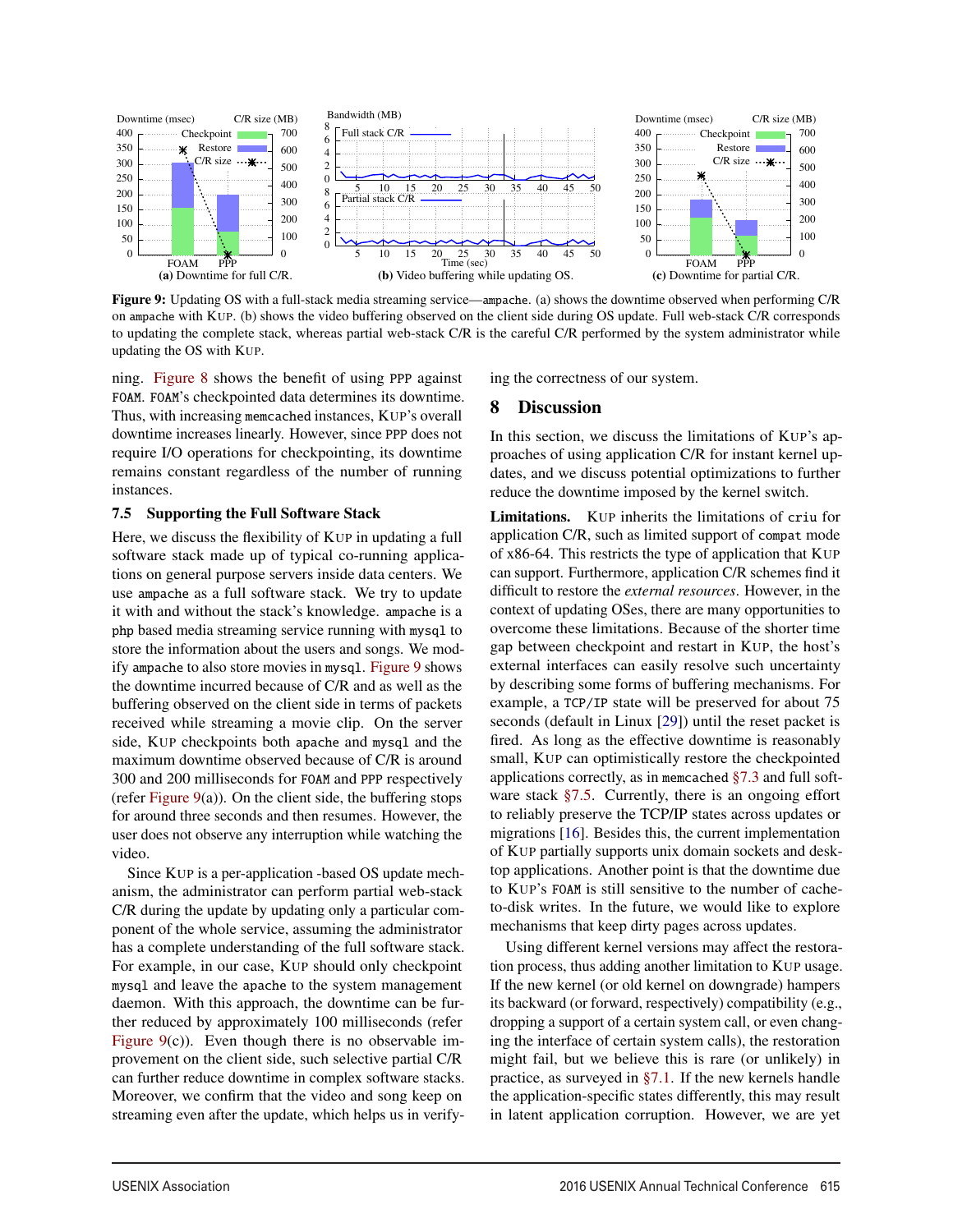to encounter such unexpected behavior. Another limitation can be that the newer kernel looses the old kernel data. This holds true only for applications that KUP do not checkpoint. Besides that, the kernel's memory state is independent of the checkpointed applications, thereby making them worthless for the checkpoint.

Suitable applications. We believe that KUP is suitable for all types of applications. By using PPP approach, KUP can update any type of application ranging from memory-intensive to I/O-intensive workloads. However, if there is any memory management modification or a page corruption occurs after the update, then the safe fallback technique will also fail. On the other hand, FOAM technique is not a suitable candidate for write-intensive workloads that frequently allocate and free memory pages. However, it provides the guarantee of safely falling back to the previous kernel with more confidence as the process' data is persisted on the disk. Therefore, the system administrators should choose wisely, depending on the criticality of the application and its service.

Optimizing reboot. The major source of downtime in KUP is the in-place kernel switch, depending on kexec(); varying from 2.4 sec to 25.9 sec based on the underlying hardware. Although we applied a few basic optimizations to kexec()  $(\S6)$ , we can further improve it by adopting a number of promising techniques demonstrated by previous research. For example, Nooks [74] develops shadow drivers techniques that preserve its internal states upon failure, and Live Update [75] uses a similar technique to share its internal state across device driver updates. Another promising direction is to carry over device driver states across reboot as there will be no hardware changes in the middle of system updates.

## 9 Conclusion

KUP is a simple yet robust update mechanism that instantly updates a running kernel across major kernel versions. KUP checkpoints user applications, then replaces the existing kernel with an updated kernel (any kernel version), and finally restores the checkpointed applications thereafter. KUP achieves its goal of instant kernel update by efficiently merging both checkpoint and restore techniques with the help of an optimized checkpoint format. Moreover, we come up with a complementary memory persistence mechanism that solves the inherent problem of userspace C/R and further improves KUP's performance while catering to disk-less systems. We believe that KUP is the first work that realizes swift kernel updates without modifying any kernel source. This makes KUP robust enough to be used in practice, thus allowing users to enjoy instant system updates for security patches, bug fixes and performance improvements with minimal disruption.

## 10 Acknowledgment

We thank the anonymous reviewers at ATC'16, and our shepherd, Hani Jamjoom, for their helpful feedback, as well as the operations staff for their proofreading efforts. This research was supported by the NSF award DGE-1500084, ONR under grant N000141512162, DARPA Transparent Computing program under contract No. DARPA-15-15-TC-FP-006, ETRI MSIP/IITP[B0101-15-0644], and NRF BSRP/MOE[2015R1A6A3A03019983].

### References

- [1] ANDERSON, G., AND RATHKE, J. Dynamic Software Update for Message Passing Programs. In *APLAS* (2012), Lecture Notes in Computer Science, Springer, pp. 207–222.
- [2] ANSEL, J., ARYA, K., AND COOPERMAN, G. DMTCP: Transparent checkpointing for cluster computations and the desktop. In *23rd IEEE International Parallel and Distributed Processing Symposium* (Rome, Italy, May 2009).
- [3] ARMSTRONG, T. G., PONNEKANTI, V., BORTHAKUR, D., AND CALLAGHAN, M. LinkBench: A Database Benchmark Based on the Facebook Social Graph. In *Proceedings of the 2013 ACM SIG-MOD International Conference on Management of Data* (2013), SIGMOD '13, pp. 1185–1196.
- [4] ARNOLD, J., AND KAASHOEK, M. F. Ksplice: Automatic Rebootless Kernel Updates. In *Proceedings of the ACM EuroSys Conference* (Nuremberg, Germany, Mar. 2009), pp. 187–198.
- [5] BAUMANN, A., APPAVOO, J., WISNIEWSKI, R. W., SILVA, D. D., KRIEGER, O., AND HEISER, G. Reboots Are for Hardware: Challenges and Solutions to Updating an Operating System on the Fly. In *Proceedings of the 2007 ATC Annual Technical Conference (ATC)* (Santa Clara, CA, June 2007), pp. 26:1–26:14.
- [6] BAUMANN, A., BARHAM, P., DAGAND, P.-E., HARRIS, T., ISAACS, R., PETER, S., ROSCOE, T., SCHÜPBACH, A., AND SINGHANIA, A. The multikernel: a new OS architecture for scalable multicore systems. In *Proceedings of the 22nd ACM Symposium on Operating Systems Principles (SOSP)* (Big Sky, MT, Oct. 2009), pp. 29–44.
- [7] BAUMANN, A., HEISER, G., APPAVOO, J., DA SILVA, D., KRIEGER, O., WISNIEWSKI, R. W., AND KERR, J. Providing Dynamic Update in an Operating System. In *Proceedings of the 2005 ATC Annual Technical Conference (ATC)* (Anaheim, CA, Apr. 2005), pp. 279–291.
- [8] BOYD, E. Ext4 corruption associated with shutdown of Ubuntu 12.10, 2012. https://bugs.launchpad.net/ ubuntu/+source/linux/+bug/1073433.
- [9] BRENTAAR. btrfs forced readonly, 2014. https://bbs. archlinux.org/viewtopic.php?id=188900.
- [10] CAZABON, C. memtester(8) Linux man page, 2009. http: //linux.die.net/man/8/memtester/.
- [11] CHEN, H., CHEN, R., ZHANG, F., ZANG, B., AND YEW, P.-C. Live Updating Operating Systems Using Virtualization. In *Proceedings of the 2nd International Conference on Virtual Execution Environments (VEE)* (2006), pp. 35–44.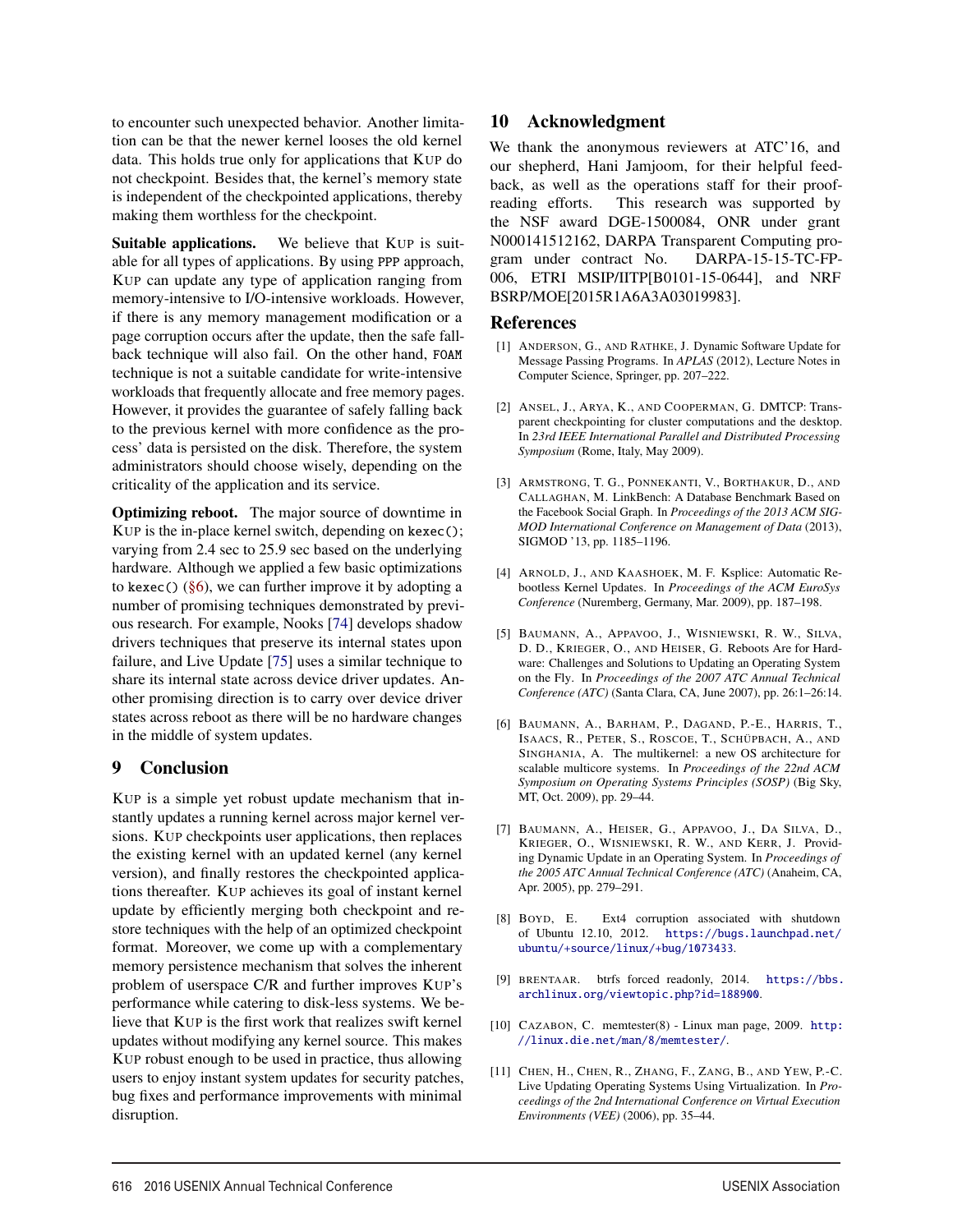- [12] CLARK, C., FRASER, K., HAND, S., HANSEN, J. G., JUL, E., LIMPACH, C., PRATT, I., AND WARFIELD, A. Live Migration of Virtual Machines. In *Proceedings of the 2nd Symposium on Networked Systems Design and Implementation (NSDI)* (Boston, MA, May 2005), pp. 273–286.
- [13] CLEMENTS, A. T., KAASHOEK, M. F., AND ZELDOVICH, N. RadixVM: Scalable address spaces for multithreaded applications. In *Proceedings of the ACM EuroSys Conference* (Prague, Czech Republic, Apr. 2013), pp. 211–224.
- [14] COMMUNITY. OpenVZ Linux Container, 2005. http://openvz. org.
- [15] CORBET, J. Preparing for user-space checkpoint/restore, 2012. https://lwn.net/Articles/478111/.
- [16] CORBET, J. TCP connection repair, 2012. https://lwn.net/ Articles/495304/.
- [17] CUI, W., PEINADO, M., XU, Z., AND CHAN, E. Tracking Rootkit Footprints with a Practical Memory Analysis System. In *Proceedings of the 21st Usenix Security Symposium (Security)* (Bellevue, WA, Aug. 2012), pp. 42–56.
- [18] DAVYDOV, V. pram: persistent over-kexec memory file system, 2013. https://lwn.net/Articles/561330/.
- [19] DEPOUTOVITCH, A., AND STUMM, M. Otherworld: Giving Applications a Chance to Survive OS Kernel Crashes. In *Proceedings of the ACM EuroSys Conference* (Paris, France, Apr. 2010), pp. 181–194.
- [20] DUMITRAŞ, T., AND NARASIMHAN, P. Why Do Upgrades Fail and What Can We Do About It?: Toward Dependable, Online Upgrades in Enterprise System. In *Proceedings of the 10th ACM/IFIP/USENIX International Conference on Middleware (Middleware '09)* (New York, NY, USA, 2009), Springer-Verlag New York, Inc., pp. 18:1–18:20.
- [21] DUMITRAS, T., NARASIMHAN, P., AND TILEVICH, E. To upgrade or not to upgrade: Impact of online upgrades across multiple administrative domains. In *ACM SPLASH Onward*(Oct. 2010), pp. 865–876.
- [22] EMELYANOV, P. CRIU: Checkpoint/Restore In Userspace, July 2011. http://criu.org/Main\_Page.
- [23] ENGLER, D. R., KAASHOEK, M. F., AND O'TOOLE, J. W. Exokernel: An Operating System Architecture for Application-Level Resource Management. In *Proceedings of the 15th ACM Symposium on Operating Systems Principles (SOSP)* (Copper Mountain, CO, Dec. 1995).
- [24] FACEBOOK. Open Compute Project, 2015. http://www. opencompute.org/.
- [25] FISCHETTI, T. Why is my OS X Yosemite install taking so long?: an analysis, Oct. 2014. http://www.r-bloggers.com/whyis-my-os-x-yosemite-install-taking-so-long-ananalysis.
- [26] GHOSHAL, D., RAMKUMAR, S. R., AND CHAUHAN, A. Distributed Speculative Parallelization using Checkpoint Restart. In *ICCS* (2011), Procedia Computer Science, Elsevier, pp. 422–431.
- [27] GIUFFRIDA, C., IORGULESCU, C., AND TANENBAUM, A. S. Mutable Checkpoint-restart: Automating Live Update for Generic Server Programs. In *Proceedings of the 15th International Middleware Conference* (2014), Middleware '14, pp. 133–144.

- [28] GIUFFRIDA, C., KUIJSTEN, A., AND TANENBAUM, A. S. Safe and Automatic Live Update for Operating Systems. In *Proceedings of the 18th International Conference on Architectural Support for Programming Languages and Operating Systems (ASPLOS)* (Houston, TX, Mar. 2013), pp. 279–292.
- [29] GODOY, J., HOGBIN, E., KOMARINSKI, M., AND MERRILL, D. TCP keepalive time in Linux, 2015. http://tldp.org/HOWTO/ TCP-Keepalive-HOWTO/usingkeepalive.html.
- [30] GOEL, A., CHOPRA, B., GEREA, C., MÁTÁNI, D., METZLER, J., UL HAQ, F., AND WIENER, J. Fast Database Restarts at Facebook. In *Proceedings of the 2014 ACM SIGMOD International Conference on Management of Data* (Utah, USA, June 2014), pp. 541–549.
- [31] GOYAL, V. kexec: A new system call to allow in kernel loading, 2014. https://lwn.net/Articles/582711.
- [32] HALLYN, S., AND GRABER, S. LXC Linux Containers, 2013. https://linuxcontainers.org.
- [33] HARGROVE, P. H., AND DUELL, J. C. Berkeley lab checkpoint/restart (BLCR) for Linux clusters. In *Journal of Physics: Conference Series* (2006), p. 494.
- [34] HAYDEN, C. M., MAGILL, S., HICKS, M., FOSTER, N., AND FOSTER, J. S. Specifying and Verifying the Correctness of Dynamic Software Updates. In *Proceedings of the 4th International Conference on Verified Software: Theories, Tools, Experiments* (2012), VSTTE'12, pp. 278–293.
- [35] HAYDEN, C. M., SMITH, E. K., DENCHEV, M., HICKS, M., AND FOSTER, J. S. Kitsune: Efficient, General-purpose Dynamic Software Updating for C. In *Proceedings of the ACM International Conference on Object Oriented Programming Systems Languages and Applications* (2012), OOPSLA '12, pp. 249–264.
- [36] HAYDEN, C. M., SMITH, E. K., HICKS, M., AND FOSTER, J. S. State transfer for clear and efficient runtime updates. In *ICDE Workshops* (2011), IEEE.
- [37] HEO, T. ptrace: implement PTRACE\_SEIZE/INTERRUPT and group stop notification, 2011. https://lwn.net/Articles/ 441990/.
- [38] HINES, M. R., DESHPANDE, U., AND GOPALAN, K. Post-copy Live Migration of Virtual Machines. *ACM SIGOPS Operating System Review*, 3 (July 2009), 14–26.
- [39] HOSEK, P., AND CADAR, C. Safe Software Updates via Multiversion Execution. In *Proceedings of the 2013 International Conference on Software Engineering (ICSE '13)* (2013), pp. 612– 621.
- [40] HUANG, Y., KINTALA, C., KOLETTIS, N., AND FULTON, N. Software rejuvenation: analysis, module and applications. In *Fault-Tolerant Computing, 1995. FTCS-25. Digest of Papers., Twenty-Fifth International Symposium on* (June 1995), pp. 381–390.
- [41] HYKES, S. Docker: Build, Ship and Run Any App, Anywhere, 2013. https://www.docker.com.
- [42] INTERACTIVE, D. Memcached: Distributed memory object caching system, 2003. http://memcached.org/.
- [43] JANAKIRAMAN, G. J., SANTOS, J. R., SUBHRAVETI, D., AND TURNER, Y. Cruz: Application-Transparent Distributed Checkpoint-Restart on Standard Operating Systems. *2013 43rd Annual IEEE/IFIP International Conference on Dependable Systems and Networks (DSN)* (2005), 260–269.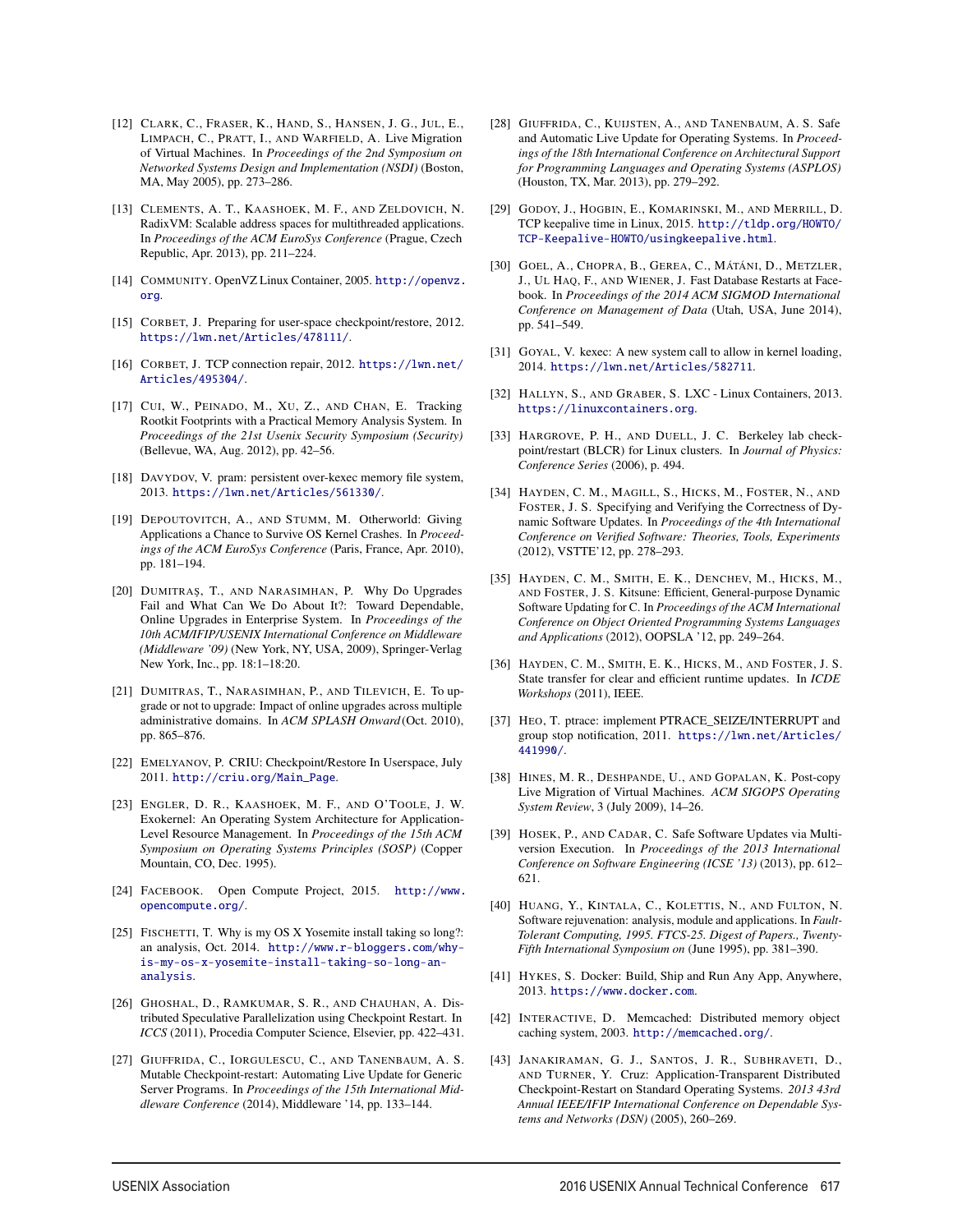- [44] KELLY, G. Windows 10 Automatic Updates Start Causing Problems, 2015. http://www.forbes.com/sites/gordonkelly/ 2015/07/25/windows-10-automatic-update-problems.
- [45] KIM, T., CHANDRA, R., AND ZELDOVICH, N. Efficient patchbased auditing for web application vulnerabilities. In *Proceedings of the 10th Symposium on Operating Systems Design and Implementation (OSDI)* (Hollywood, CA, Oct. 2012).
- [46] KIM, T., CHANDRA, R., AND ZELDOVICH, N. Recovering from intrusions in distributed systems with Dare. In *Proceedings of the 3rd Asia-Pacific Workshop on Systems (APSys)* (Seoul, South Korea, July 2012).
- [47] KIM, T., WANG, X., ZELDOVICH, N., AND KAASHOEK, M. F. Intrusion recovery using selective re-execution. In *Proceedings of the 9th Symposium on Operating Systems Design and Implementation (OSDI)* (Vancouver, Canada, Oct. 2010).
- [48] KIM, T., AND ZELDOVICH, N. Practical and effective sandboxing for non-root users. In *Proceedings of the 2013 ATC Annual Technical Conference (ATC)* (San Jose, CA, June 2013).
- [49] LAADAN, O., AND NIEH, J. Transparent Checkpoint-restart of Multiple Processes on Commodity Operating Systems. In *Proceedings of the 2007 ATC Annual Technical Conference (ATC)* (Santa Clara, CA, June 2007), pp. 25:1–25:14.
- [50] LAWALL, J., AND MULLER, G. Efficient incremental checkpointing of Java programs. In *Proceedings International Conference on Dependable Systems and Networks (DSN)* (2000), pp. 61–70.
- [51] LIM, G. Faster Booting in Consumer Electronics. Samsung Electronics, Industry Talks, ATC 2015.
- [52] LOWELL, D. E., SAITO, Y., AND SAMBERG, E. J. Devirtualizable virtual machines enabling general, single-node, online maintenance. In *Proceedings of the 11th International Conference on Architectural Support for Programming Languages and Operating Systems (ASPLOS)* (Boston, MA, Oct. 2004), pp. 211–223.
- [53] MAKRIS, K., AND BAZZI, R. A. Immediate multi-threaded dynamic software updates using stack reconstruction. In *Proceedings of the 2009 ATC Annual Technical Conference (ATC)* (San Diego, CA, June 2009).
- [54] NEAMTIU, I., AND HICKS, M. Safe and Timely Updates to Multithreaded Programs. In *Proceedings of the 2009 ACM SIGPLAN Conference on Programming Language Design and Implementation* (Dublin, Ireland, June 2009), pp. 13–24.
- [55] NEAMTIU, I., HICKS, M., FOSTER, J. S., AND PRATIKAKIS, P. Contextual Effects for Version-Consistent Dynamic Software Updating and Safe Concurrent Programming. In *ACM SIGPLAN-SIGACT Symposium on Principles of Programming Languages (POPL)* (San Francisco, USA, January 2008), pp. 37–49.
- [56] NEAMTIU, I., HICKS, M., STOYLE, G., AND ORIOL, M. Practical Dynamic Software Updating for C. In *Proceedings of the ACM Conference on Programming Language Design and Implementation (PLDI)* (June 2006), pp. 72–83.
- [57] NISHTALA, R., FUGAL, H., GRIMM, S., KWIATKOWSKI, M., LEE, H., LI, H. C., MCELROY, R., PALECZNY, M., PEEK, D., SAAB, P., STAFFORD, D., TUNG, T., AND VENKATARAMANI, V. Scaling memcache at facebook. In *Proceedings of the 10th Symposium on Networked Systems Design and Implementation (NSDI)* (Berkeley, CA, USA, Apr. 2013), pp. 385–398.
- [58] NOACK, M. Comparative Evaluation of Process Migration Algorithms. 1–51.

- [59] NVIDIA drivers not working after upgrade. Why can I only see terminal? http://askubuntu.com/questions/37590/nvidiadrivers-not-working-after-upgrade-why-can-ionly-see-terminal.
- [60] ORACLE. Database rolling upgrade using Data Guard SQL Apply. Maximum Availability Architecture White Paper, May 2010.
- [61] OSMAN, S., SUBHRAVETI, D., SU, G., AND NIEH, J. The Design and Implementation of Zap: A System for Migrating Computing Environments. In *Proceedings of the 5th Symposium on Operating Systems Design and Implementation (OSDI)* (Boston, MA, Dec. 2002), pp. 361–376.
- [62] PELLEY, S., CHEN, P. M., AND WENISCH, T. F. Memory persistency. In *Proceeding of the 41st Annual International Symposium on Computer Architecuture* (Piscataway, NJ, USA, 2014), ISCA '14, pp. 265–276.
- [63] PINA, L., AND HICKS, M. Rubah: Efficient, General-purpose Dynamic Software Updating for Java. In *HotSWUp* (2013).
- [64] PLANK, J. S., BECK, M., KINGSLEY, G., AND LI, K. Libckpt: Transparent Checkpointing Under Unix. In *Proceedings of the USENIX 1995 Technical Conference Proceedings* (Berkeley, CA, USA, 1995), TCON'95, pp. 18–18.
- [65] PORTER, D. E., BOYD-WICKIZER, S., HOWELL, J., OLINSKY, R., AND HUNT, G. C. Rethinking the Library OS from the Top Down. In *Proceedings of the 16th International Conference on Architectural Support for Programming Languages and Operating Systems (ASPLOS)* (Newport Beach, CA, Mar. 2011), pp. 291– 304.
- [66] POTTER, S., AND NIEH, J. Reducing Downtime Due to System Maintenance and Upgrades. In *Proceedings of the 19th Conference on Large Installation System Administration Conference (LISA)* (2005), pp. 1–16.
- [67] REDHAT. kpatch: dynamic kernel patching, 2014. https:// github.com/dynup/kpatch.
- [68] SALUSTE, M. Repair or reinstall Windows Update. https: //www.winhelp.us/reinstall-windows-update.html.
- [69] SINIAVINE, M., AND GOEL, A. Seamless Kernel Updates. In *Proceedings of the 2013 43rd Annual IEEE/IFIP International Conference on Dependable Systems and Networks (DSN)* (Washington, DC, USA, 2013), pp. 1–12.
- [70] SOULES, C. A. N., SILVA, D. D., AUSLANDER, M., GANGER, G. R., AND OSTROWSKI, M. System Support for Online Reconfiguration. In *Proceedings of the 2003 ATC Annual Technical Conference (ATC)* (San Antonio, TX, June 2003), pp. 141–154.
- [71] SPECTOR, L. When Windows Update won't update. http://www.pcworld.com/article/2098429/whenwindows-update-wont-update.html.
- [72] STOYLE, G., HICKS, M., BIERMAN, G., SEWELL, P., AND NEAMTIU, I. Mutatis Mutandis: Safe and Predictable Dynamic Software Updating. *ACM Trans. Program. Lang. Syst.*, 4 (Aug. 2007).
- [73] SUSE. Live Kernel Patching with kGraft, 2014. https://www. suse.com/promo/kgraft.html.
- [74] SWIFT, M. M., BERSHAD, B. N., AND LEVY, H. M. Improving the Reliability of Commodity Operating Systems. *ACM Trans. Comput. Syst.*, 4 (Nov. 2004).